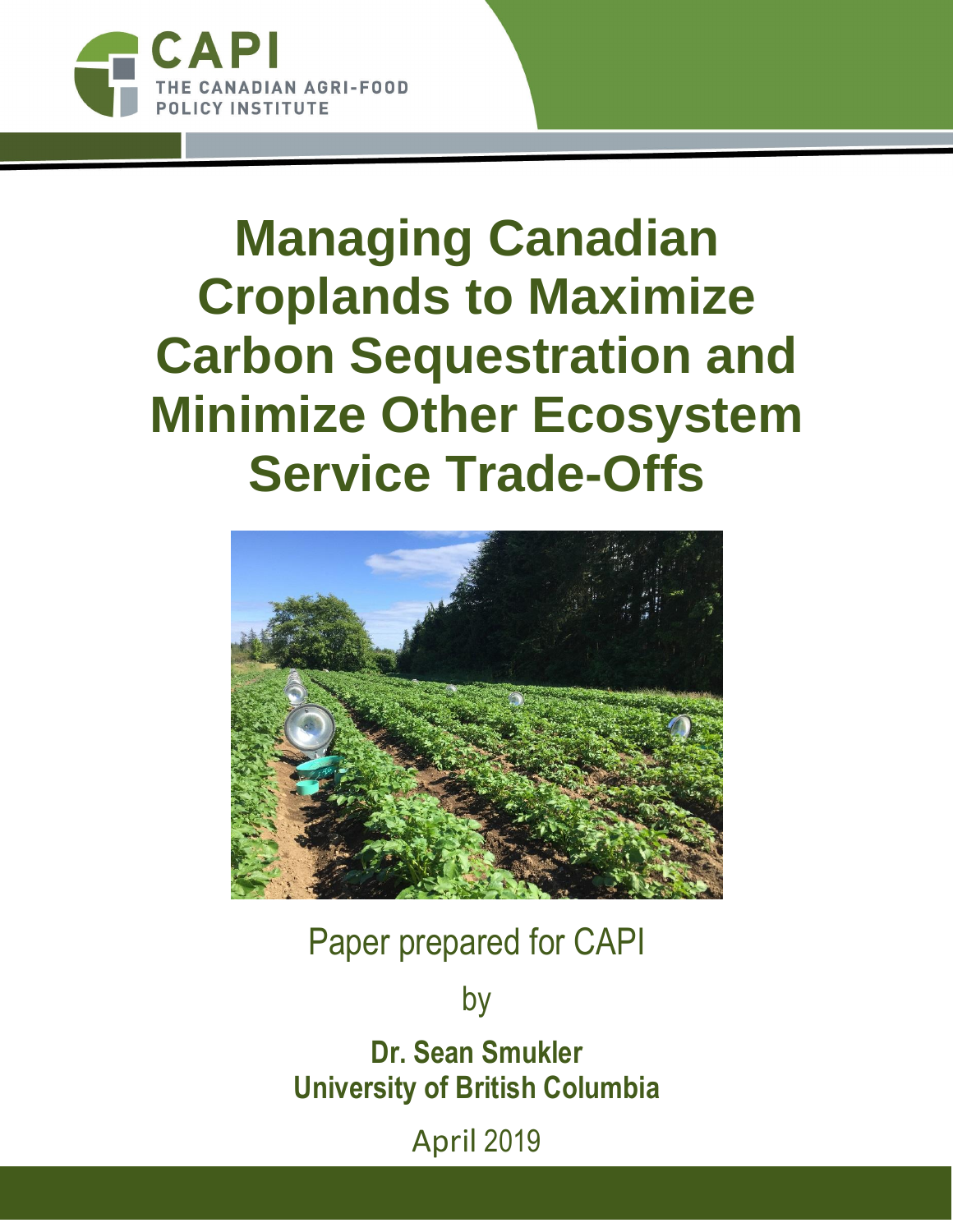

The Canadian Agri-Food Policy Institute

960 Carling Avenue, CEF

Building 49, Room 318

Ottawa, ON K1A 0C6

Telephone: 613-232-8008

Fax: 613-232-8008

[www.capi-icpa.ca](http://www.capi-icpa.ca/)

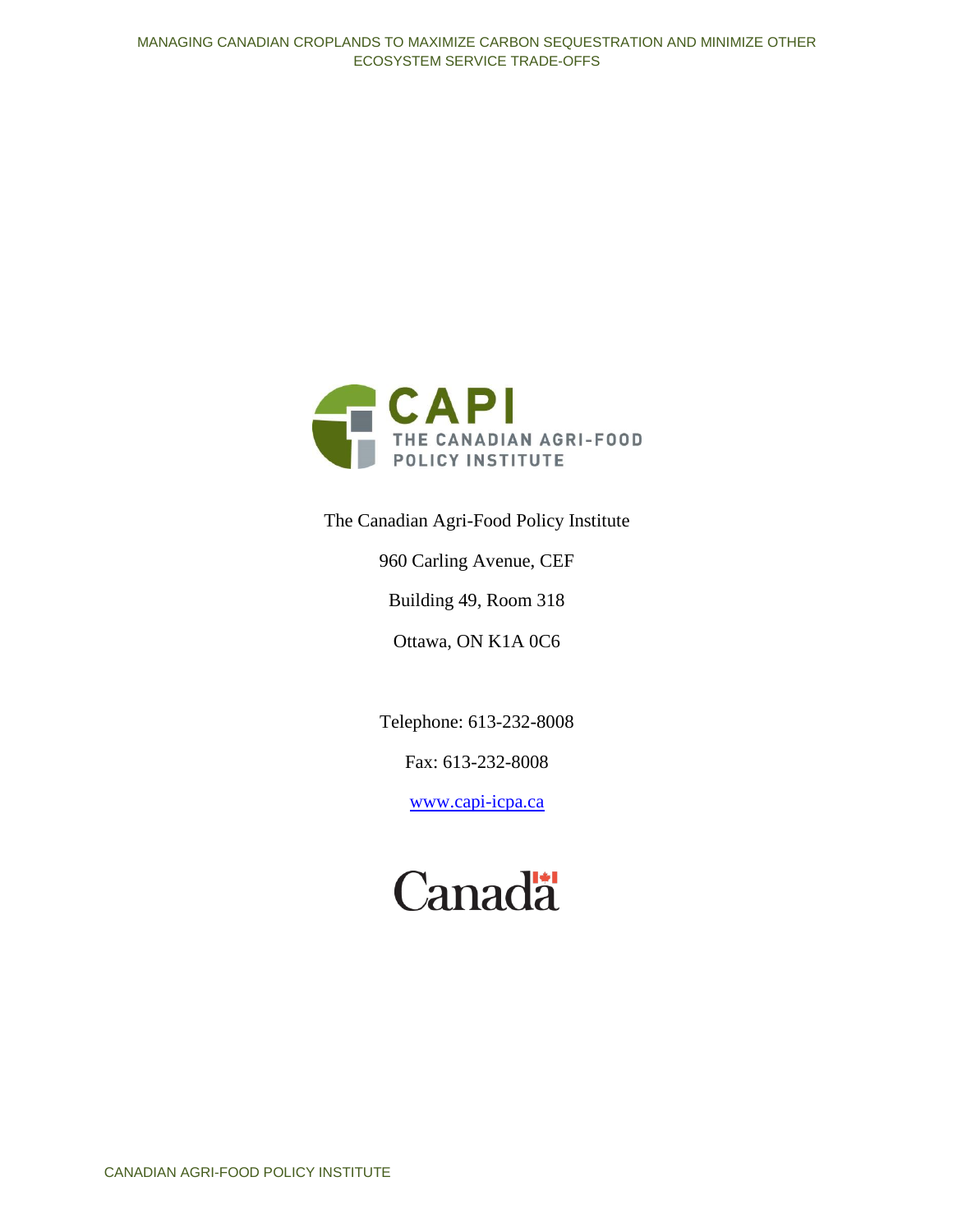# Introduction

The agricultural sector will inevitably be one of the first sectors to be hit, and to be hit hardest by the impacts of a changing climate. Although climate change will bring new challenges to most farmers around the world, it will also bring potential opportunities to others as a result of longer production seasons or the possibility of growing new crops (Smith et al. 2014). Farmers will also have the opportunity to be major players in mitigating climate change. To keep mean global temperature changes below  $2^{\circ}C$ , cumulative greenhouse gas (GHG) emissions must be limited to less than a total of 1,000,000 Megatonnes<sup>1</sup> (Mt) of carbon dioxide (CO<sub>2</sub>) between 2000 and 2050 (Frame et al. 2009). Global climate models indicate that even if GHG emissions are reduced dramatically in the short-term, it will not be possible to meet this target without drawing down current concentrations of atmospheric  $CO<sub>2</sub>$  (IPCC 2018). There is increasing evidence that agriculture, among other economic sectors, must be a critical component of our near-term strategy to mitigate climate change, primarily through the capture and sequestration of  $CO<sub>2</sub>$  in soils (Smith et al. 2014).

In December of 2015, members of COP21 initiated the "4 per mille" *Soils for Food Security and Climate* program (Paustian et al. 2016, Minasny et al. 2017). The basic concept of this initiative is to operationalize a plan to sequester carbon in soils around the world at a rate that would offset the estimated 8,900 Mt of annual GHG emissions from fossil-fuel based carbon (C). The plan is based on the idea that implementing farming practices that maintain or enhance soil organic carbon (SOC) stocks in agricultural soils and protecting C-rich soils globally by even just a small percentage could have a substantial impact on net emissions. Given the estimate that 2,400,000 Mt of C is stored in the top 2 metres of soil (Batjes, 1996), small changes in this stock can have large impacts on global atmospheric  $CO<sub>2</sub>$  concentrations. To calculate just how much change would be needed to completely offset annual  $CO<sub>2</sub>$  fossil fuel emissions, authors of the initiative took the ratio of these emissions to the total soil C stock (8,900 /2,400,000) to obtain 0.4 % or 4 ‰ (4 per mille or thousand). Thus, if the soil around the world could sequester just 0.4 % of the total pool per year, it would offset current annual fossil fuel emissions. While soil scientists have been highlighting this potential for more than 20 years (Post et al. 1982), the "4 per mille" initiative seems to have finally provided substantial traction to the idea [\(www.4p1000.org\)](https://www.4p1000.org/).

Given the vast area of land in agricultural production in Canada, our national contribution to this effort could be sizeable. It is estimated that the total 55.2 million hectares (Mha), currently in agricultural production, should contain about 4,140 Mt of C in the top 30 cm of soil and 5,500 Mt to a depth of 100 cm (Minasny et al. 2017). Applying the "4 per mille" approach to Canadian

 $\overline{a}$ 

<sup>&</sup>lt;sup>1</sup> Megatonne (Mt) is equivalent to 1 billion kilograms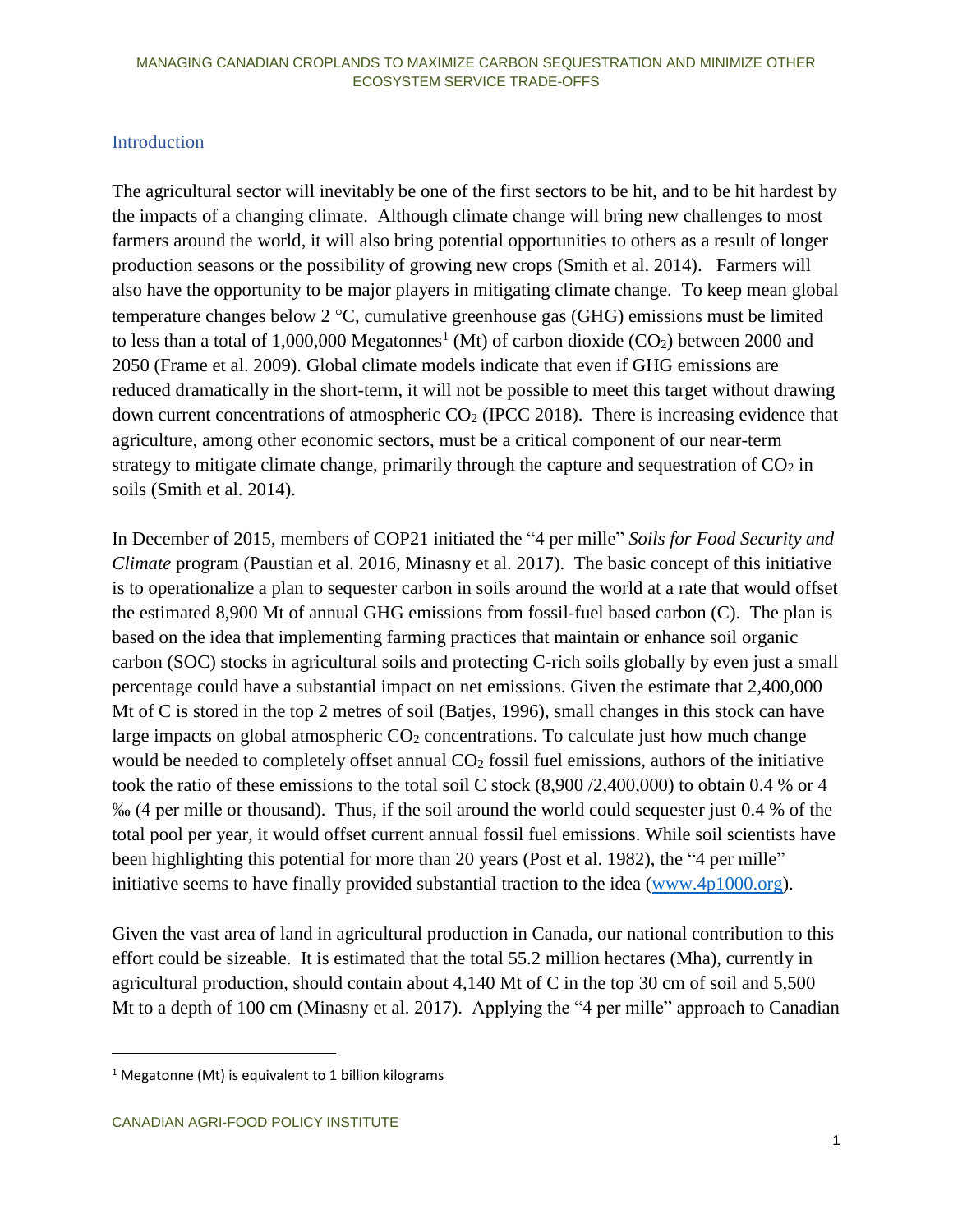agriculture would mean that our agricultural land could sequester 22 Mt of C per year<sup>2</sup>, an equivalent to 11 % of Canada's 704 Mt of  $CO<sub>2</sub>$  emissions (Environment Canada 2017). Much of this potential change would likely need to occur in the Prairies, which account for 80 % of Canada's agricultural land. There has, however, already been substantial changes in management practices in this region, such as the adoption of minimum or no-till and the reduction of summertime fallow (ie. summerfallow), practices that have already resulted in large increases in SOC (Cerkowniak et al. 2016). Evidence suggests that while there are some areas of Canadian farmland that are likely nearing the maximum amount of C the soil can store, there are large areas that have not yet approached this threshold. Furthermore, the soil is not the only way agriculture can sequester C. Switching to perennial crops, or integrating woody perennials into the landscape, for example, have also been shown to provide substantial opportunity for C sequestration (Huffman et al. 2015).

If, however, we are to fully operationalize Canadian agriculture to maximize C sequestration, it is critical that we do so while recognizing and assessing how these practices impact other ecosystem services. Given that sequestering C in soil, is building soil organic matter (SOM), it is often assumed that many ecosystem service co-benefits come with C sequestration practices. But there may also be potential trade-offs. Agricultural practices that might promote soil C sequestration, such as the application of fertilizers and manures to improve yields or the reduction of tillage, can also lead to increased nitrous oxide  $(N_2O)$  emissions, as an example. These emissions can in turn, offset any climate mitigation benefits. Furthermore, manure applications can lead to increased losses of nitrogen (N) and phosphorus (P) into the environment. Also, bringing additional land into agricultural production to increase the efficiency of the farming operation, can lead to increased soil C sequestration over time. But this could also result in an increase in net emissions due to the losses of C stored in woody plants. These plants also serve as habitat for a wide range of species. Thus, soil C sequestration practices may have both direct and indirect impacts on other ecosystems services, such as clean water and habitat for biodiversity. These trade-offs should be considered.

While soil C sequestration in agricultural croplands in Canada shows great promise for helping meet global emission targets, we need to adopt a careful approach when selecting and promoting agricultural management practices to ensure we achieve the greatest benefits without unintended consequences. In this paper, data from national inventories is used to first of all, illustrate how successful Canadian farmers have been in sequestering C in cropland soils, and second of all, to identify areas where the opportunities to further increase sequestration are the highest. Using these same inventory data, I then discuss some of the potential environmental trade-offs that we

 $\overline{a}$ 

 $2$  One tonne of carbon is equal to 3.67 tonnes of carbon dioxide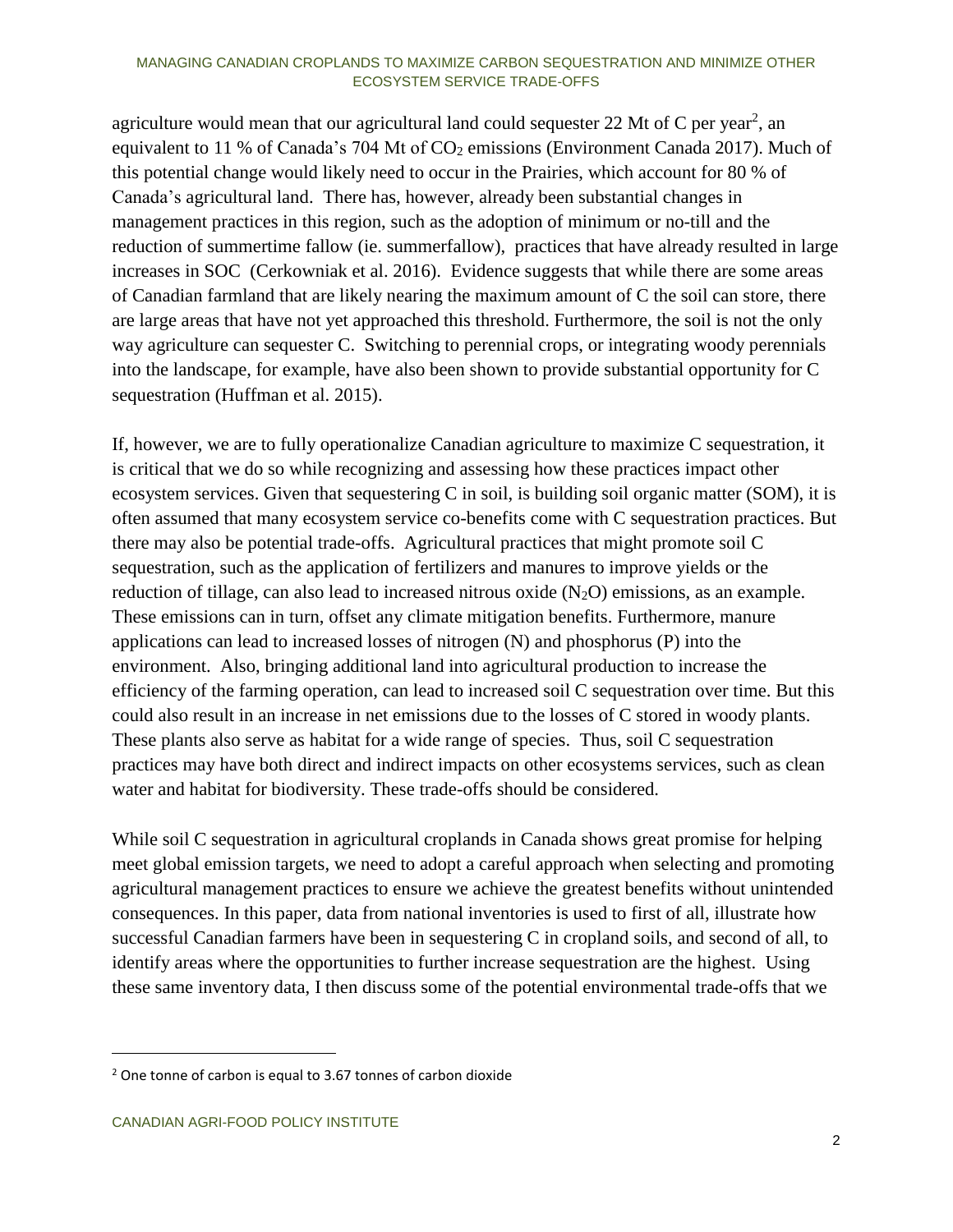should be aware of, and highlight the need to identify and promote beneficial management practices (BMPs) that achieve multiple objectives.

# Opportunities for Increasing Cropland Carbon Sequestration

Canadian farmers have already sequestered a substantial amount of C in cropland soils since 1981, due to large-scale changes in BMPs. According to the latest Agri-Environmental Indicators Report (Clearwater et al. 2016), the indicator that tracks changes in SOC (i.e. the "Soil Organic Carbon Change Index") has gone from 48 in 1981 to 74 in 2011. In 1981, Canadian agricultural soils were a net source of 1.2 Mt of CO<sub>2</sub>, but by 2011, based on changes in SOC, were removing 11.9 Mt of CO<sup>2</sup> from the atmosphere annually (Cerkowniak et al. 2016). While changes in SOC have been large on a national scale, this is mainly due to farmers adopting conservation tillage, i.e. either reducing or eliminating tillage practices in the Prairie region. To address concerns about a decline in soil health, the amount of land under conservation tillage increased by 15 Mha between 1990 and 2016 (Environment Canada 2017). By reducing the mechanical disturbance of the soil, C in crop residues and roots was incorporated into recalcitrant forms of SOM rather than released through microbial respiration back into the atmosphere. Farmers in the Prairie region have also substantially reduced the amount of land they fallow during the summertime, and instead grow crops that provide far more C inputs in the soil. Other practices that have been adopted include integrating perennial crops in rotations, improving degraded lands, and returning crop residues to the soil. These practices can increase SOC anywhere from 0.1 to 0.5 t C ha<sup>-1</sup> year−1 (VandenBygaart et al. 2003, 2008), a range that could help achieve the target of the "4 per mille" initiative (Minasny et al. 2017).

According to national inventory methods of modelling the fate of SOC, the Prairie region has increased the rate of SOC sequestration annually since 1981: by 2011 it had sequestered 97 kg<sup>-1</sup> C ha<sup>-1</sup> year<sup>-1</sup> [\(Figure 1\)](#page-5-0) (Cerkowniak et al. 2016). Overall, by 2011, 46 % of Canadian cropland was sequestering more than 90  $kg^{-1}$  C ha<sup>-1</sup> year<sup>-1</sup>. At the same time, however, 13% of Canadian cropland was losing more than 25  $kg^{-1}$  C ha<sup>-1</sup> year<sup>-1</sup> and 9 %, more than 90  $kg^{-1}$  C ha<sup>-1</sup> year<sup>-1</sup>. Reductions in SOC have primarily been observed in Central Canada and in the Atlantic region.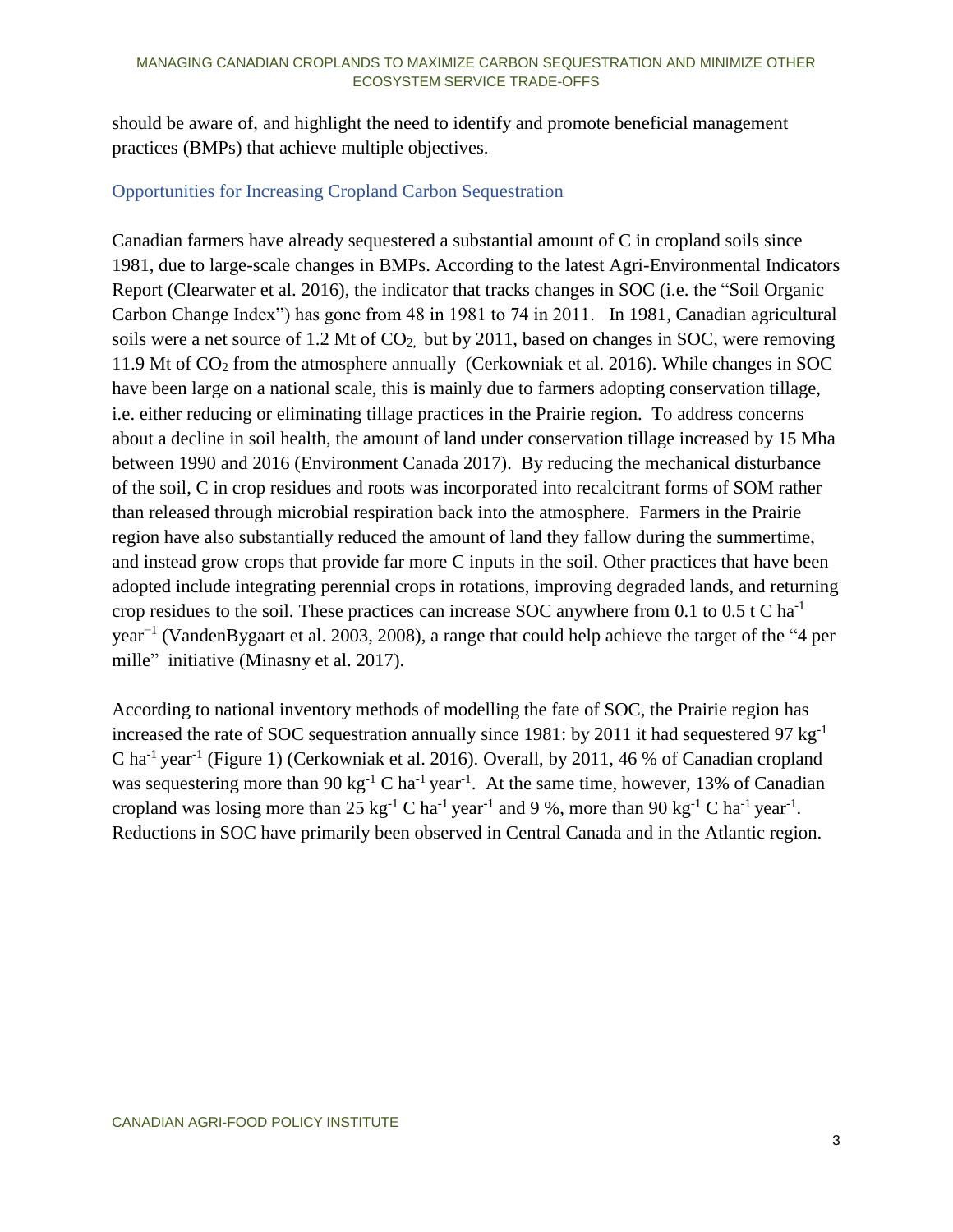

<span id="page-5-0"></span>Figure 1. Average rates of SOC change (left) and relative SOC (right) for different regions of Canada from 1981 to 2011. The Prairie region includes Alberta, Manitoba, and Saskatchewan; Central Canada: Quebec and Ontario; Atlantic: New Brunswick, Newfoundland and Labrador, and Nova Scotia Prince Edward Island. British Columbia was analyzed on its own. Adapted from Cerkowniak et. (2016).

## Increasing Annual Production

The continued decline in SOC in Central Canada and the Atlantic region is likely a result of farmers converting perennial production, such as pasture and hayland, to more intensive annual crops (Environment Canada 2017). Annual cropping systems are not only more reliant on intensive tillage and disturbance to the soil, but generally, they produce less crop residue to incorporate into the soil. Even in the Prairie region, there is evidence that there have been SOC losses due to the conversion of native grassland to cropland. Across all regions, the clearing of trees and shrubs to increase cropland area, as well as the conversion of orchards and vineyards to other types of production, continue to be sources of SOC losses. These losses are both from C stored in the soil and in the woody biomass of these trees, shrubs and perennial crops. Huffman et al. (2015) estimated that between 1990 and 2000, 0.07 Mt of biomass C per year alone, was lost to the atmosphere, from clearing trees and shrubs in the Prairie region. This does not include the SOC lost from under trees and shrubs, that can be up to 40 % higher, compared to neighboring agricultural fields (Thiel et al. 2015). Much of this SOC is lost when converted to crop production (Guo and Gifford 2002)

The regions of Canada that continue to lose SOC, clearly, should be targeted to improve SOC. It is not as clear, however, how much more can be gained in regions that have already adopted C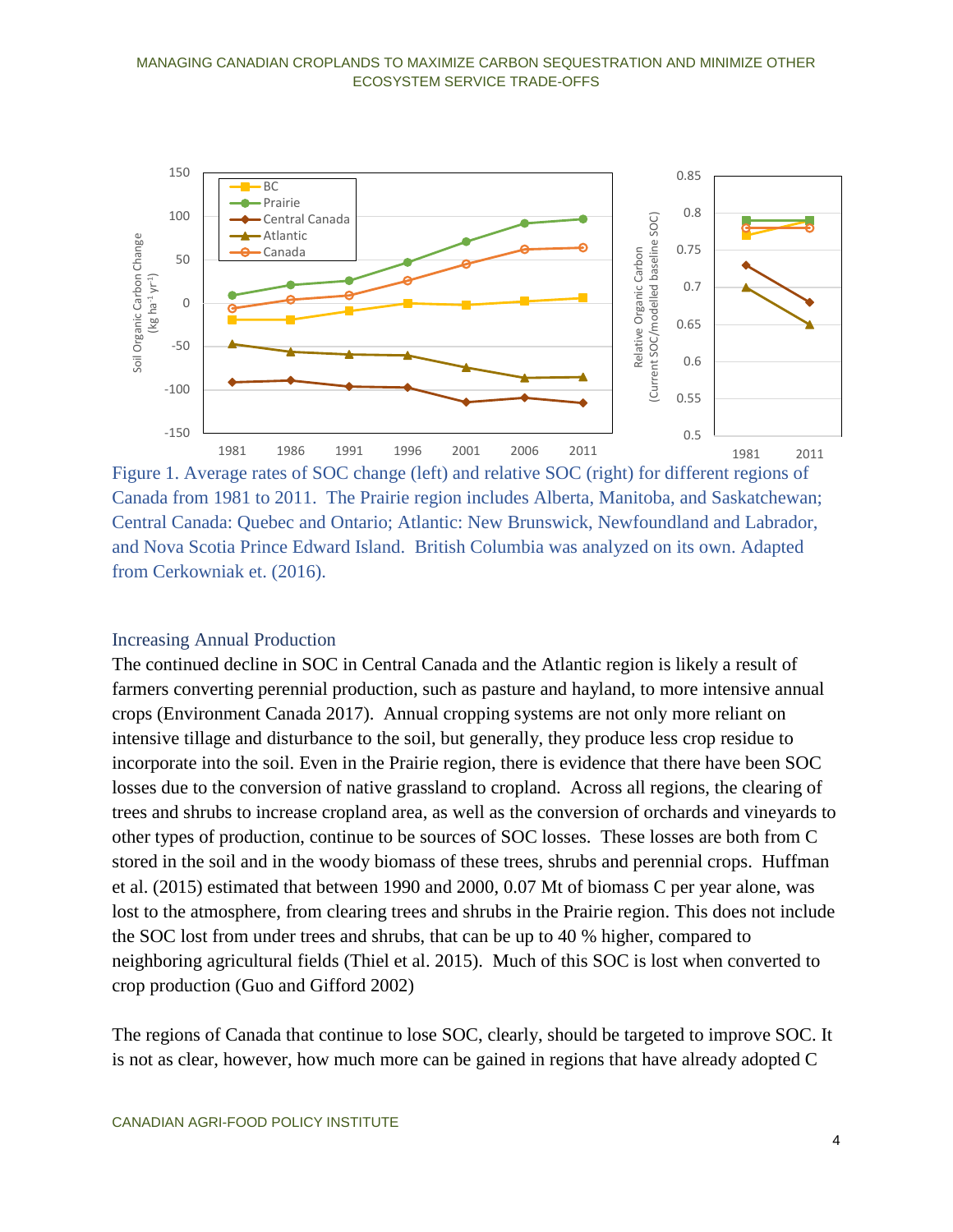sequestration practices. Soils inherently have a maximum capacity to store C that is largely determined by their texture and growing climate (VandenBygaart 2016). To address this, the Agri-Environmental Indicators Report (Clearwater et al. 2016) tracks a second SOC indicatorthe Relative Soil Organic Carbon (RSOC) Indicator- which provides an estimate of how SOC levels are changing in a particular area, compared to a soil-specific baseline. This baseline level is predicted from a model of the SOC of extensively grazed permanent grass pasture in the region. While this is not necessarily the maximum attainable SOC for the region, it gives a relative value for what a healthy SOC might be, given the regional climate and soils. This indicator suggests that even in regions that have been sequestering C, such as the Prairies, current stocks, although improving, are still below this theoretical baseline [\(Figure 1\)](#page-5-0). In the regions where we see SOC losses over time, the ratio is far below the baseline and also continues to fall. In 2011, 9 % of Canadian cropland was in the "Very low" category for RSOC, indicating they had much lower SOC than their modelled baseline. In Central Canada, 42 % of the cropland was in this category, and in the Atlantic region, 20 % was in this category. This points to those areas of the country with the highest potential capacity to increase SOC.

# Practices that Increase Soil Organic Carbon

A recent analysis by Fan et al. (2019) supports theories that C sequestration in cropland is mainly influenced by the amount of C input (Kell 2012, Lynch and Wojciechowski 2015, Paustian et al. 2016). In their analysis, Fan et al. (2019), showed the importance of C inputs from crop roots, crop residues, manure and biosolids for increasing SOC. They also identified critical thresholds of C inputs required to maintain SOC, based on the climate and on initial SOC for various regions of Canada. In drier areas of Western Canada, they estimate that a C input of <2 Mg C ha<sup>-1</sup> is required to maintain SOC, whereas, in the wetter interior of Eastern Canada, SOC maintenance requires  $>2$  Mg C ha<sup>-1</sup>. Modelling SOC changes from 1971 to 2015 are consistent with other Canada-wide inventories (Cerkowniak et al. 2016, Environment Canada 2017) showing a large increase in SOC. Crop inputs are the main reason for this change. During this period, there was not only a shift to conservation tillage and a decrease of 9.9 million ha of summerfallow, but an increase of 8 million hectares of canola (*Brassica spp. L.),* a crop with a high root to shoot (R/S) ratio, ~1.5 times that of the average grain crop (Thiagarajan et al. 2018). During the period 1971 to 2015, there were also significant increases in crop yields, particularly for canola and other major crops, including maize, wheat, and legumes, that were largely responsible for sizable increases in C inputs. In addition, C inputs from manures increased as the population of poultry, cattle, and pigs increased by 54 %, 34 %, and 77 %, respectively, over this time period. Adding manure and biosolids not only improves SOC, but also soil fertility and thus, productivity as well. The modeling by Fan et al. (2019) showed that if recent trends (2005- 15) of increasing carbon inputs to Canadian cropland continues, we could expect to maintain a sink of 17.8 Mt C year<sup>-1</sup> from 2016 to 2030.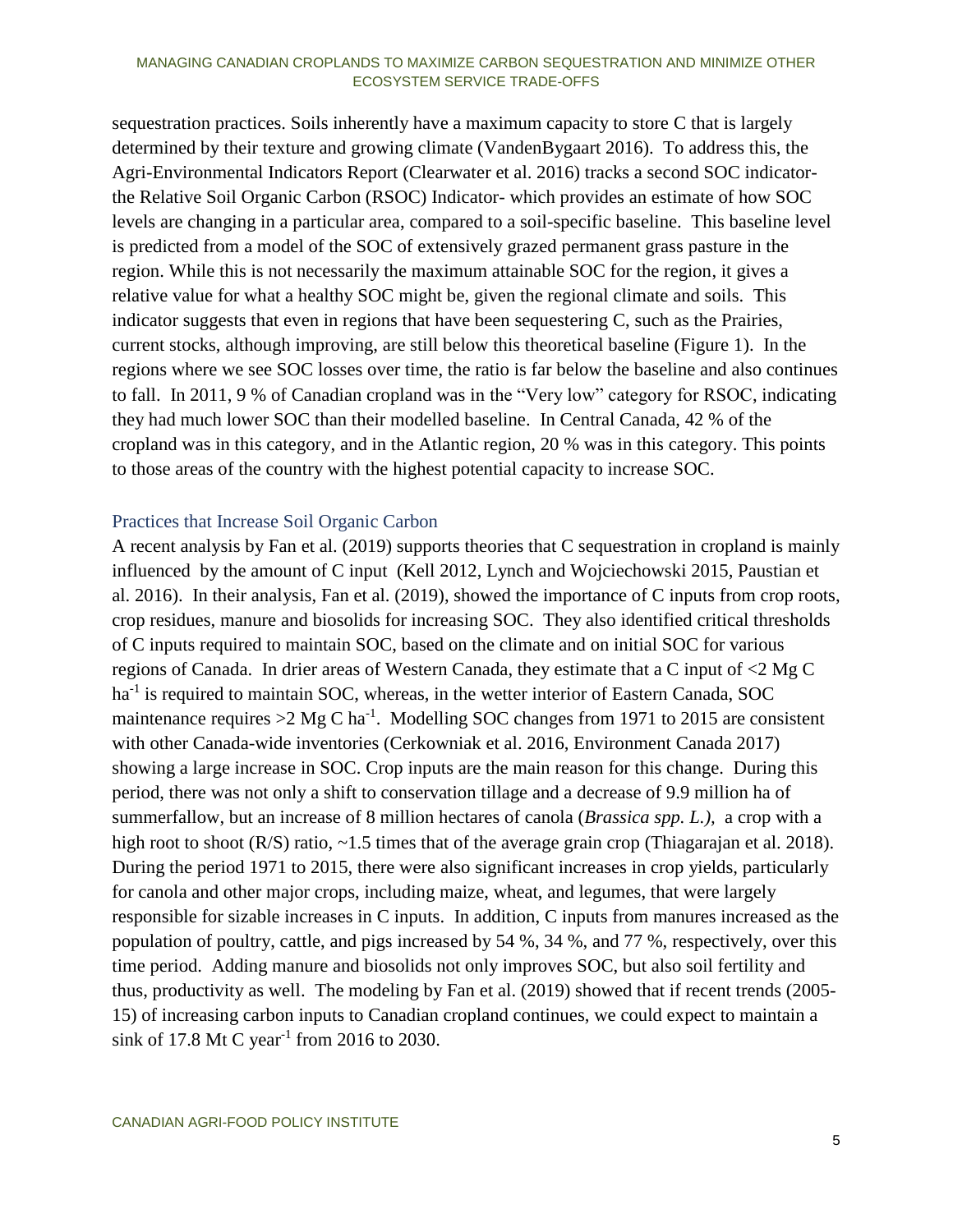There are a number of other strategies that could be employed across Canadian croplands to further enhance their potential as a C sink. Growing a cover crop, either during a fallow period, such as the winter, or during the production season, can increase organic inputs, protect the soil from erosion, improve nutrient cycling and increase soil fertility through nitrogen fixers. In a meta-analysis using 139 plots at 37 different sites from around the world, cover crop treatments were shown to have significantly higher SOC stock than reference croplands, with a sequestration rate of  $0.32 \pm 0.08$  Mg C ha<sup>-1</sup> year<sup>-1</sup>. There are some who argue that organic farming has a greater potential to build SOC, since it is more reliant on organic inputs for fertility. In a review of 20 studies that compared organic and conventional farming practices for a mean period of 14 years, Gattinger et al. (2012) found that organic systems, on average, sequestered  $0.45 \pm 1.05$  Mg C ha<sup>-1</sup> year<sup>-1</sup>. Others, however, point out that this analysis mainly illustrates the benefits of increased organic inputs in the soil, which is not inherently a distinction between organic and conventional production (Leifeld et al. 2013). Other practices that have shown promise for increasing sequestration rates, include the conversion of annual cropland to perennial production. Studies conducted in the semiarid Prairies show that sequestration rates after conversion from reseeded annual cropland to grassland or perennial forage range from 0 to 1.4 Mg C ha<sup>-1</sup> year<sup>-1</sup>, while studies in Eastern Canada range from 0.6 to 1.07 Mg C ha<sup>-1</sup> year<sup>-1</sup> (VandenBygaart et al. 2008).

Increasing SOC and soil health may have important implications for the sustainability of our agricultural lands and C accounting on a landscape scale. Increasing productivity is critical for ensuring that it is not necessary to bring additional lands into production to increase current regional yield levels. Preventing further conversion of forest and grasslands are essential if we want to increase croplands' role as a net sink. In a global meta-analysis, Deng (2016) found that on average, the conversion of grassland to farmland resulted in a loss of 0.89 Mg C ha<sup>-1</sup> year<sup>-1</sup>, and the conversion of forest to farmland, led to a loss of  $1.74 \text{ Mg C} \text{ ha}^{-1} \text{ Year}^{-1}$ . Thus, it is critical that we not only increase yields and apply C sequestration practices on already productive lands, but also that we target the areas that are already depleted, as they are most likely to have the greatest response (VandenBygaart 2016). Minasney et al. 2018 suggest targeting the 2.8 Mha of croplands that are severely degraded in SOC and the 3.4 Mha that are moderately degraded, without showing signs of improving. These lands should be the highest priority for targeting sequestration practices. They comprise 11.2 % of Canada's agricultural land, representing a sizeable area. More specifically, the focus could be on croplands in Central Canada, where more than half are considered at "High" or "Very High" risk of degradation, or in Atlantic Canada, where 38 % of cropland is in these higher risk classes. Focusing sequestration efforts on these regions is important, not just because they have most to gain in terms of carbon sequestration, but also in terms of soil health.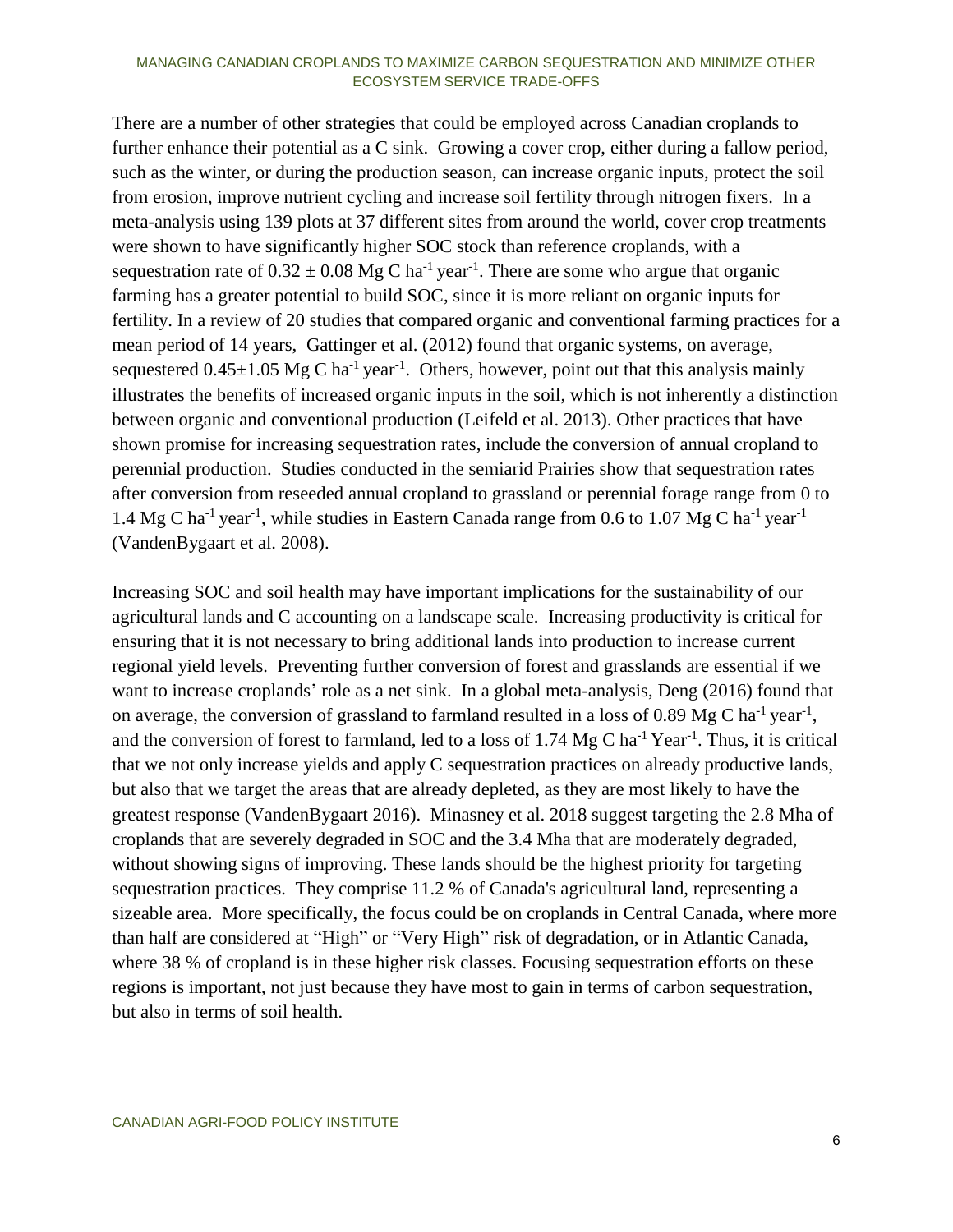# Tradeoffs and Synergies Between Carbon Sequestration and other Ecosystem Services

Maximizing the sequestration of C in cropland soil is not only important for mitigating climate change, but also for building SOM and soil health, which is central to many of the ecosystem services provided by agriculture. SOM provides the basic substrate required to fuel soil food webs, which in turn are critical for functions like soil aggregation, nutrient retention and cycling, water holding capacity and water infiltration. These function together, not only to help improve the productivity and health of the crop, but also to help increase the efficiency and resilience of the farm while reducing other environmental impacts, thus ensuring the provisioning of ecosystem services. Practices such as conservation tillage, increasing yields of high R/S crops and increasing manure and compost inputs, can increase the amount of C inputs in the soil and reduce C losses. They can also concomitantly enhance a number of other ecosystem services. Alternatively, agricultural practices that are overly focused on sequestering C in cropland soil can also lead to unintended impacts on these services. Therefore, when considering the development and/or recommendation for C sequestration practices, it is important to consider their multiple outcomes. It is also important to identify practices that are most likely to provide synergies to maximize ecosystem service benefits rather than produce trade-offs.

# Greenhouse Gas Emissions

Probably the most important trade-offs to consider when developing C sequestration practices are other agricultural GHGs, besides  $CO<sub>2</sub>$ . Specifically, the emissions of methane (CH<sub>4</sub>) and nitrous oxide  $(N_2O)$ , which both adversely impact the climate, can compromise any mitigation potential. Both of these agricultural GHGs are large contributors to climate change.  $CH_4$  is 25 times more powerful a GHG than  $CO<sub>2</sub>$  and  $N<sub>2</sub>O$  is 298 times more powerful (IPCC 2012). It is important to recognize that while Canadian farmers have been increasing the amount of C sequestered in their soils, they have also been increasing emissions of these powerful GHGs. In fact, between 1990 and 2016, emissions from Canadian agriculture increased by 26 %. While agriculture in Canada sequestered 14 Mt CO<sub>2</sub> eq. in 2016, it also contributed 60 Mt CO<sub>2</sub> eq., or 8.5 % of the total national emissions (Environment Canada 2017). The primary source of emissions is CH<sup>4</sup> from livestock digestion (enteric fermentation), accounting for 41 % of agriculture's contribution, followed by soil management, which accounted for 40 % of the total (Environment Canada 2017). Emissions from this latter activity originate from  $N_2O$  emissions from nitrogen (N) fertilizer, which is used on cropland. These emissions more than doubled across Canada, from 1.2 Mt N in 1990 to 2.6 Mt N in 2016 (Environment Canada 2017). Much of this increase can be attributed to the Prairie provinces, where annual crop production increased dramatically over this period, requiring greater N inputs. When N fertilizer is applied, there are a number of pathways by which it can be lost, including through microbial transformation of nitrification and denitrification. It is generally assumed that at least 1% of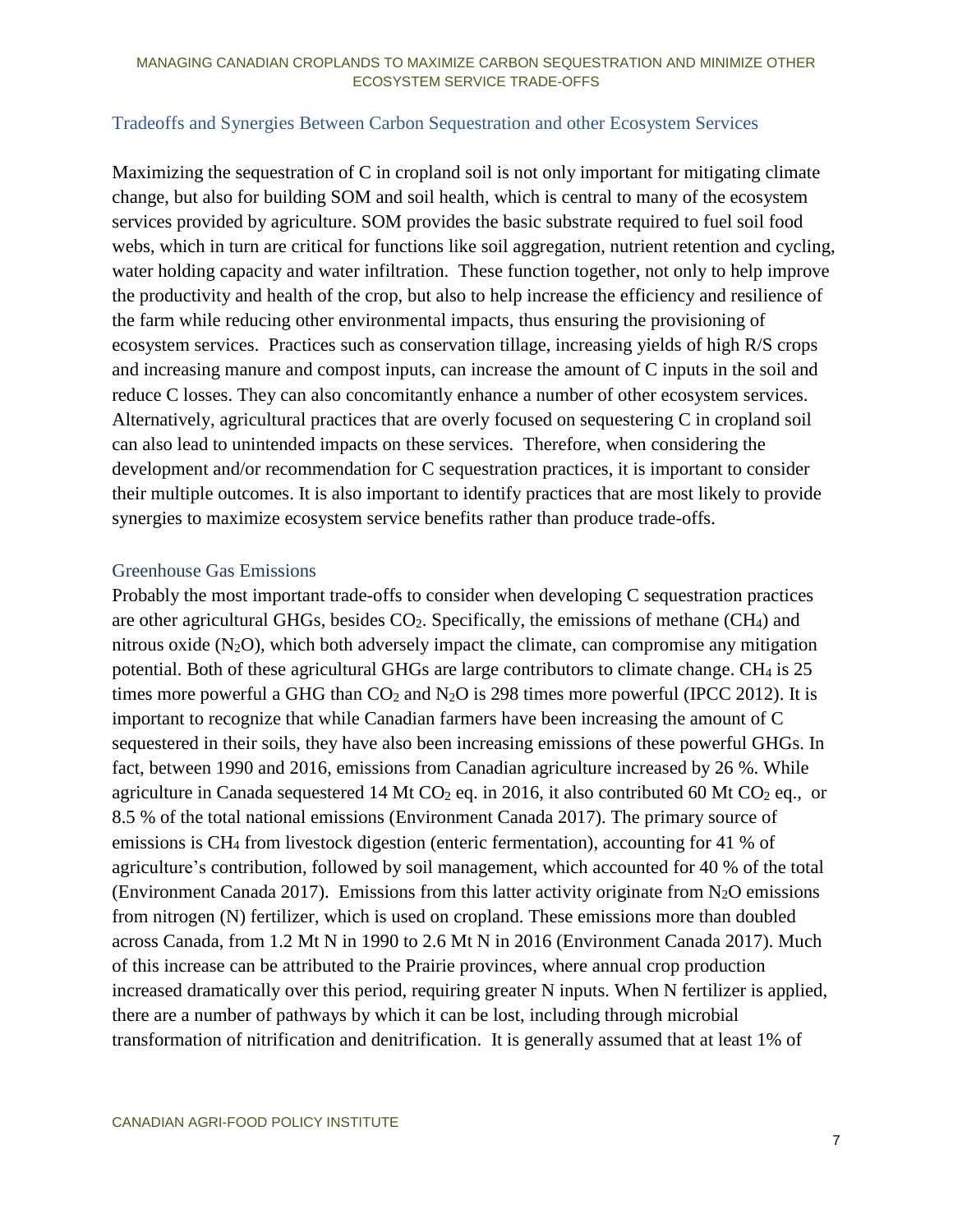applied N is lost as  $N_2O$ , but this can vary widely by agricultural practice, soil, and climate (Rochette et al. 2008).



<span id="page-9-0"></span>Figure 2. Carbon dioxide removals (Mt  $CO<sub>2</sub>$  eq.) from: sequestration in cropland soils remaining cropland; emissions from: field management which includes the application of lime and burning of crop residues; land converted from natural and semi-natural areas to cropland; manure management; nitrous oxides from soils; enteric fermentation from livestock production; and net emissions (emissions minus removals). Adapted from Environment Canada (2017).

While much of the increase in SOC between 1990 and 2016 in Canada is attributed to an increase in the amount of land under conservation tillage and high R/S crop yields, the climate change mitigation benefits of these practices have not been uniform. Conservation tillage, for example, has been shown to result in reduced  $N_2O$  in the Prairies (Malhi and Lemke 2007), but increased  $N_2O$  emissions in wetter regions of the country (Rochette et al. 2008). Since 1990,  $N_2O$ emissions have risen gradually from 17.0 Mt  $CO<sub>2</sub>$  eq. to 24.0 Mt  $CO<sub>2</sub>$  eq. in 2016 [\(Figure 2\)](#page-9-0). In addition to accounting for  $N_2O$  emissions, it is important to quantify the  $CO_2$  that is lost when natural or semi-natural areas, such as forests, grasslands, and other patches of land covered with woody and non-woody perennials are converted to crop production. In 1990, emissions from this conversion to cropland were 9.7 Mt  $CO<sub>2</sub>$  eq. And although they declined dramatically to 2016, they were still a sizeable 2.5 Mt  $CO<sub>2</sub>$  eq. Together, when accounting for both the amount of C sequestered in soils and the amount of  $CO<sub>2</sub>$  eq. emissions lost to the atmosphere from the various pathways, Canadian agriculture had net emissions of  $48.5$  Mt. CO<sub>2</sub> eq. in 2016 (Environment Canada 2017). It should be noted that this figure does not include the additional 19.4 Mt.  $CO<sub>2</sub>$  eq. of emissions associated with fossil fuel combustion and on farm energy use,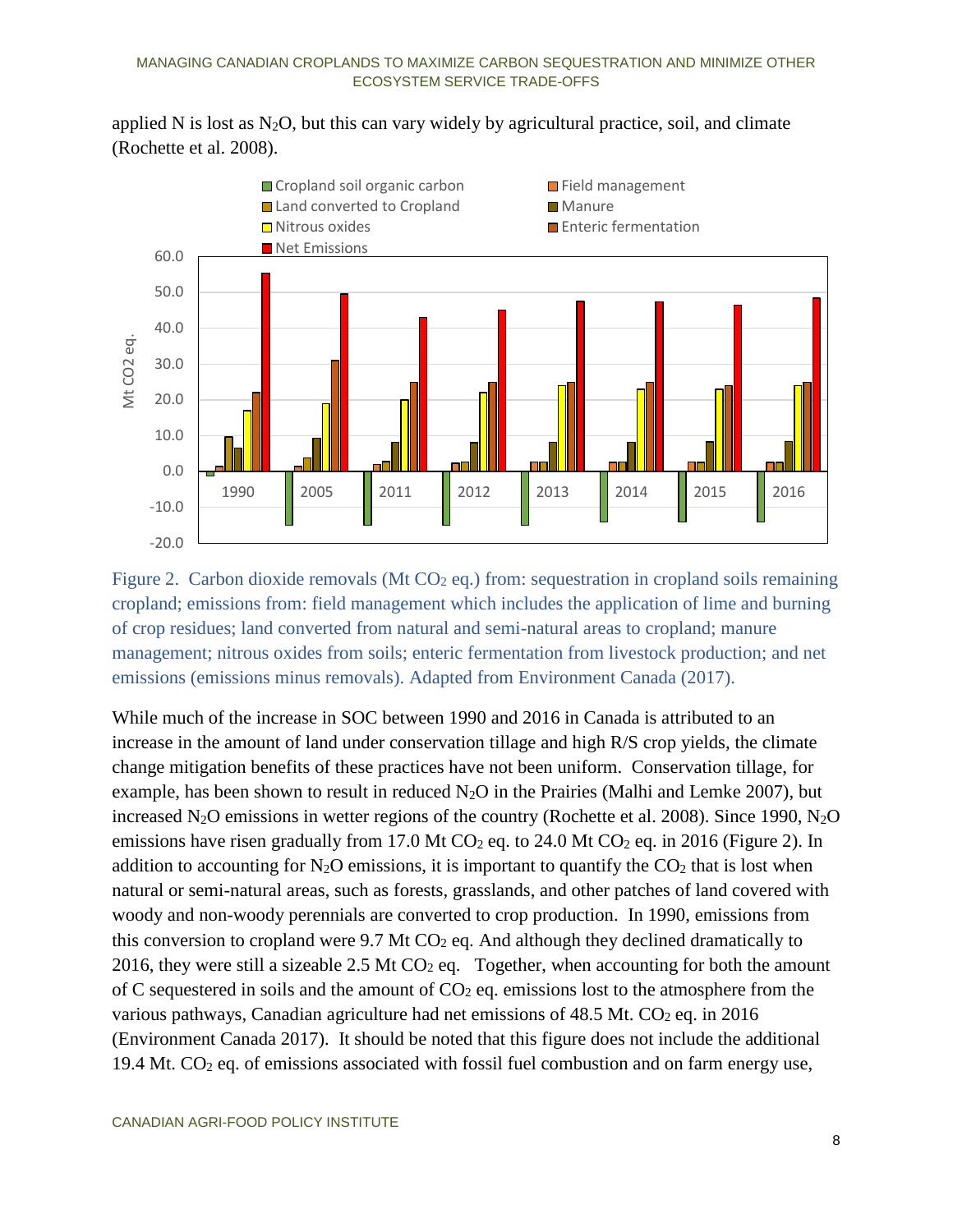related to agricultural production (Worth et al. 2016). These emissions are produced specifically from machinery manufacturing, agrochemical production (e.g. the manufacturing of fertilizers), field operations (ploughing, planting, spraying, harvesting), heating, farm transport, and farm electricity. The 22 % increase in these emissions between 1981 and 2011 can largely be attributed to the increased use of N fertilizers, which is produced in the energy-intensive Haber-Bosch process, reliant on natural gas (Worth et al. 2016). Although these emissions are normally reported as part of the energy and transportation sectors, it is important to recognize that crop management practices, crop selection, and farm technologies directly impact the quantity of these emissions that together, are equivalent to 40 % of the net emissions reported for agriculture. This illustrates why a more holistic net accounting of emissions is essential if we are to develop practices that truly lead to climate change mitigation benefits.

## Increased Nutrient Use

There are other potential trade-offs beyond GHGs, that should be considered when identifying practices that sequester SOC, particularly if these practices require additional inputs or intensification of production. The increase in SOC sequestration with the expansion of annual cropping systems in the Prairies, for example, has been largely reliant on an increase in inputs of fertilizers and pesticides, both of which have important consequences for the environment, beyond their impacts on climate change.

All across Canada, the application of N and P in the form of mineral fertilizers or animal manures has increased substantially since 1981, and with that increase has come greater environmental risk. Analysis using the Canadian Agricultural N Budget (CANB) Model showed that between 1981 and 2011, average N application increased by 81 % from 44.4 kg N ha<sup>-1</sup> to 80.8 kg N ha<sup>-1</sup>, while outputs in the form of harvested crops only increased by 63 % (Drury et al. 2016). The difference between the application rates and output is used to calculate the residual soil N (RSN), an indicator for how much N is left in the soil profile after the cropping season. This RSN is assumed to be susceptible to leaching losses that can negatively impact drinking water quality and aquatic habitat. Nationwide, average RSN went from 9.4 kg N ha<sup>-1</sup> to 23.6 kg N ha<sup>-1</sup>, a 150% increase over 30 years. Over this period, the percentage of cropland that was considered "High" to "Very High" in terms of RSN risk, increased from 10 % to 28 % (Drury et al. 2016). Most of the cropland in these high-risk categories was located in southwestern Manitoba, southern Ontario, the St. Lawrence Lowlands (Quebec) and Atlantic Canada (Drury et al. 2016). These areas also tend to be the regions with declining SOC, indicating that promoting practices that improve C sequestration and N use efficiency (e.g. cover crops, precision agriculture) could have important synergistic effects for these croplands.

The increased use of manure and mineral fertilizer has also resulted in an increased risk of P losses to the environment. The use of manure, in particular, can result in an increase in soil P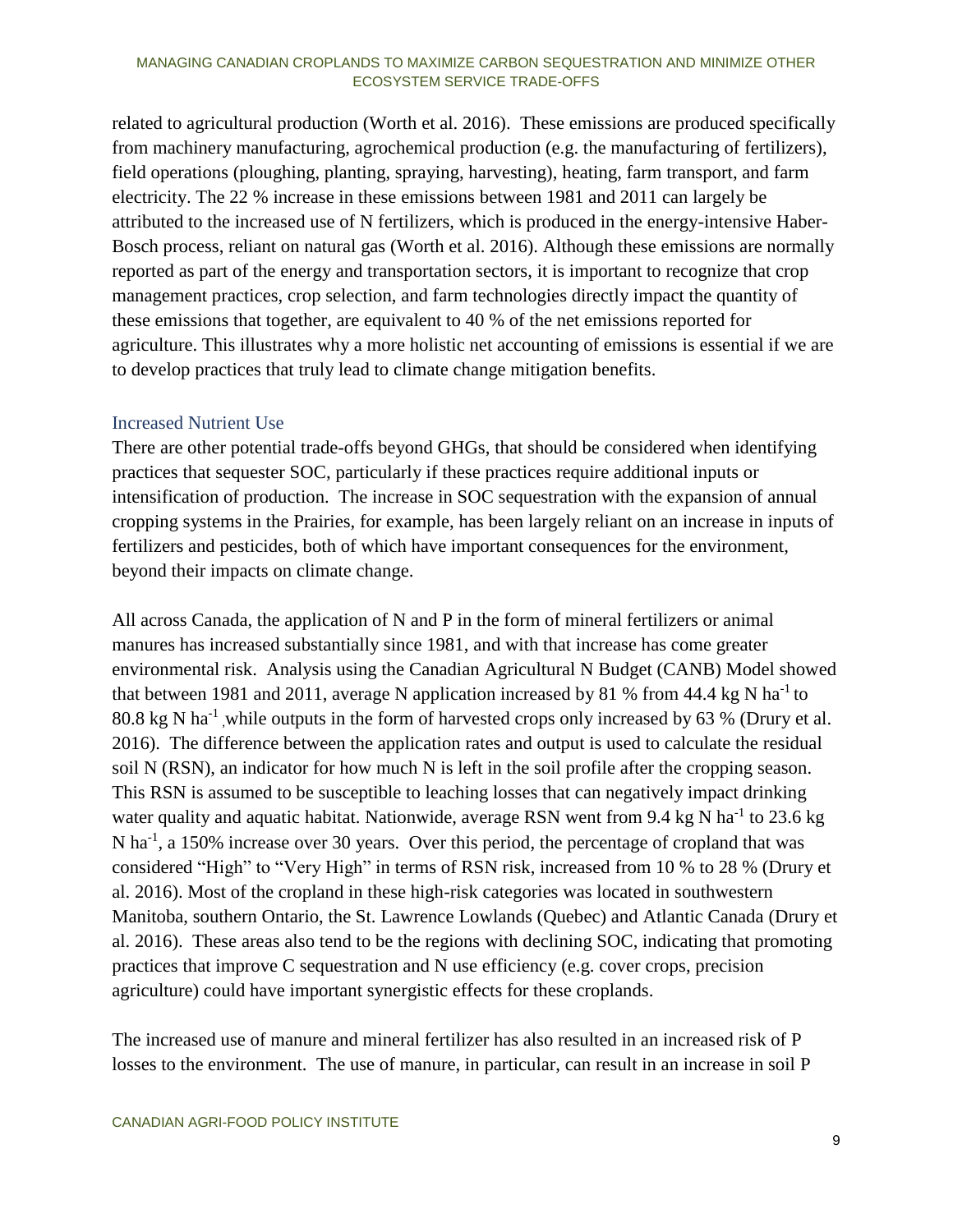pools, given the mismatch in the P to N ratio between manure and crops. In general, by supplying crops with adequate manure to meet N demands, farmers are over-applying P. Excess soil P can be lost from cropland, mainly through surface run-off, leading to the eutrophication of aquatic habitat. The environmental impacts of this type of surplus have been observed in shallow lakes across the country, such as Lake Winnipeg, Lake Erie, and Missisquoi Bay in Lake Champlain (Reid et al. 2016b). The analysis of the Risk of Water Contamination by Phosphorus (IROWC-P) Indicator has shown an alarming increase in potential environmental impacts across Canada over the last 30 years (Reid et al. 2016b). Of the 280 watersheds analyzed across the country, 50 % moved to higher IROWC-P classes between 1981 and 2011. The Atlantic Provinces have maintained the highest P balances nationally since 1981, with  $> 16$  kg P ha<sup>-1</sup>, mainly because of intensive livestock and potato production. This is followed by Quebec, due to its intensive livestock production. Less than half of the P balances in the Atlantic provinces, Alberta, Manitoba, and Saskatchewan have increased since 1981, and there is no sign that this is likely to change. There are, however, a number of BMPs that can help farmers minimize the impacts of utilizing manure as a fertilizer and for sequestering C, and these should be promoted and/or developed further. For example, the separation of liquid and solid fractions of dairy manure has been shown to enable farmers to more precisely apply nutrients to match crop demands (Bittman et al. 2011, Neufeld et al. 2017). Coupling this separation approach with injection into the soil has been shown to also reduce  $N_2O$  emissions (Bhandral et al. 2005).

## Fecal Coliform and Increased Animal Concentration

Another impact of using animal manure as a fertilizer is the potential contamination of groundwater with pathogens including viruses, bacteria, and protozoa. Fecal coliforms, an indicator of manure contamination, is used in the Risk of Water Contamination by Coliforms (IROWC-C) performance index nationally. Reid et al. (2016a) showed that while only 5 % of Canada's agricultural cropland was in the "High" to "Very High" categories for this indicator, there was a general trend across the country of increasing risk. In 1981, 77 % of cropland was in the "Very Low" risk category, but this dropped to 46 % in 2011. The "Low" to "Moderate" risk classes went from 19 % of cropland in 1981 to 50 % in 2011 (Reid et al. 2016a). Much of this shift can be attributed to the intensification of animal production. More animals are being produced in smaller facilities, including cattle feedlots, and hog and poultry barns. For example, the number of dairy cows per farm increased by about 13 % since 2005 (Canadian Dairy Commission 2012). Between 2006 and 2011, the average number of pigs per farm increased by 32 % (Statistics Canada 2013). This increase in the concentration of animals raises the likelihood that the manure produced will exceed the capacity of the operation's land base to absorb the manure. While large applications of manure may increase SOC, it should not be at the risk of contaminating waterways. There are a number of BMPs that have been developed to improve manure management and some have been shown to prevent fecal coliform runoff and to help sequester carbon. For example, riparian buffer strips can reduce fecal coliform and nutrient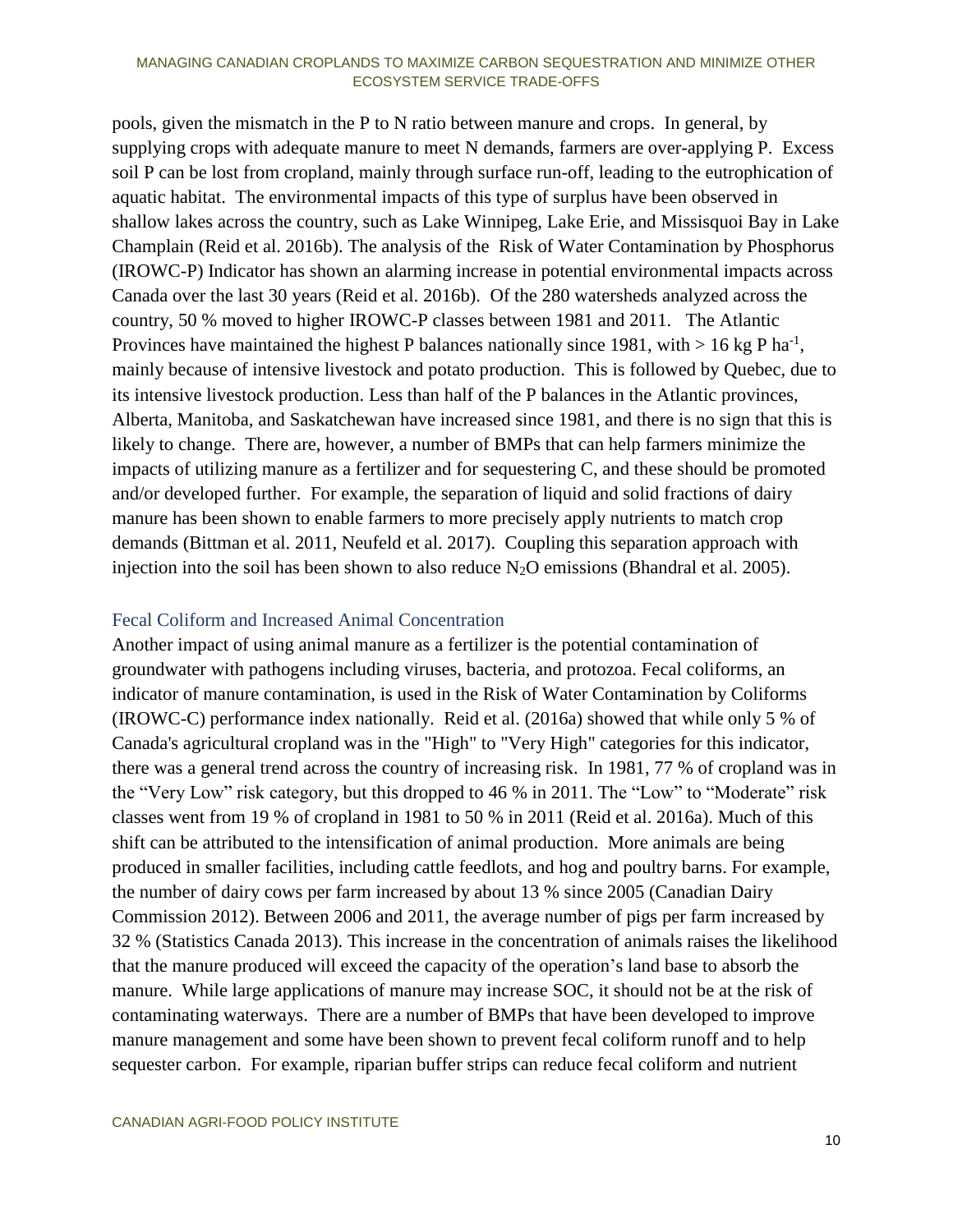losses (Tate et al. 2000, Entry et al. 2010), while at the same time sequestering carbon in both the vegetation and the soil (Smukler et al. 2010). There are also a number of new technologies coming online, such as anaerobic manure digestors (Ro et al. 2010) and biochar pyrolysis reactors (Ro et al. 2010), which show promise to produce both renewable energy and to provide pathogen-free, carbon sequestering, soil amendments.

# Increased Pesticide Use

Intensification of Canadian agriculture has also meant an increase in pesticide use and the potential for negatively impacting drinking water and aquatic ecosystems. Gagnon et al. (2016), in their analysis of the Indicator of the Risk of Water Contamination by Pesticides (IROWC-Pest), have shown that the risk of water contamination by pesticides increased on 50 % of cropland across Canada, between 1981 and 2011. Most of these changes occurred between 2006 and 2011. Cropland area in the "High" and "Very High" risk classes rose from 6 % in 2006 to 17 % in 2011 (Gagnon et al. 2016). The rise in the areas of high risk over this period was attributed to the expansion of the area treated, as well as wetter-than-usual weather in the Maritimes and the Prairies. The increased use of pesticides in the Prairies was largely attributed to the increased adoption of reduced tillage systems. Without the use of intensive tillage, soils are more prone to fungal disease and plant and insect pests (Gagnon et al. 2016). As a result, during this time, the area treated with fungicides doubled in the Prairies while the area treated with herbicides increased by 7 % (from 33 to 35.1 %), and the area treated with insecticides, by 47 % (from 2.6 to 3.7 %). There was also a substantial increase in glyphosate-resistant crops planted across the country, particularly genetically modified corn (Zea mays), soybeans (Glycine max), and canola (Brassica spp.). As a result, glyphosate sales increased by 24 % between 2008 to 2011 (Clearwater et al. 2016). Although glyphosate has long been considered a much more benign alternative to other herbicides, a recent ruling by the International Agency for Research on Cancer (IARC) classified glyphosate as "probably carcinogenic to humans," calling into question the extensive use of this product (Benbrook 2019).

In addition, the use of glyphosate, a phosphonic acid  $(C_3H_8NO_5P)$ , adds a non-negligible amount of P to Canadian agricultural watersheds. In a recent study of glyphosate use, it was estimated that in regions in the United States that are dominated by glyphosate-resistant crops, P additions can exceed 20 kg P km<sup>-2</sup> (Hébert et al. 2019). Glyphosate use not only contributes to the potential losses of P to water bodies, but because of its chemical similarities with phosphate ions, can bind to the same soil sites, and thus also disrupt watershed P cycling, potentially influencing soil P saturation, further exasperating losses (de Jonge et al. 2001, Vereecken 2005).

# Improved Soil Cover

Another potential trade-off from increased annual cropping across Canada is the potential for soil erosion. Soil cover across the country, however, actually increased by 7.6%, between 1981 and 2011 (Huffman and Liu 2016). Improvements in soil cover were mainly due to the increase in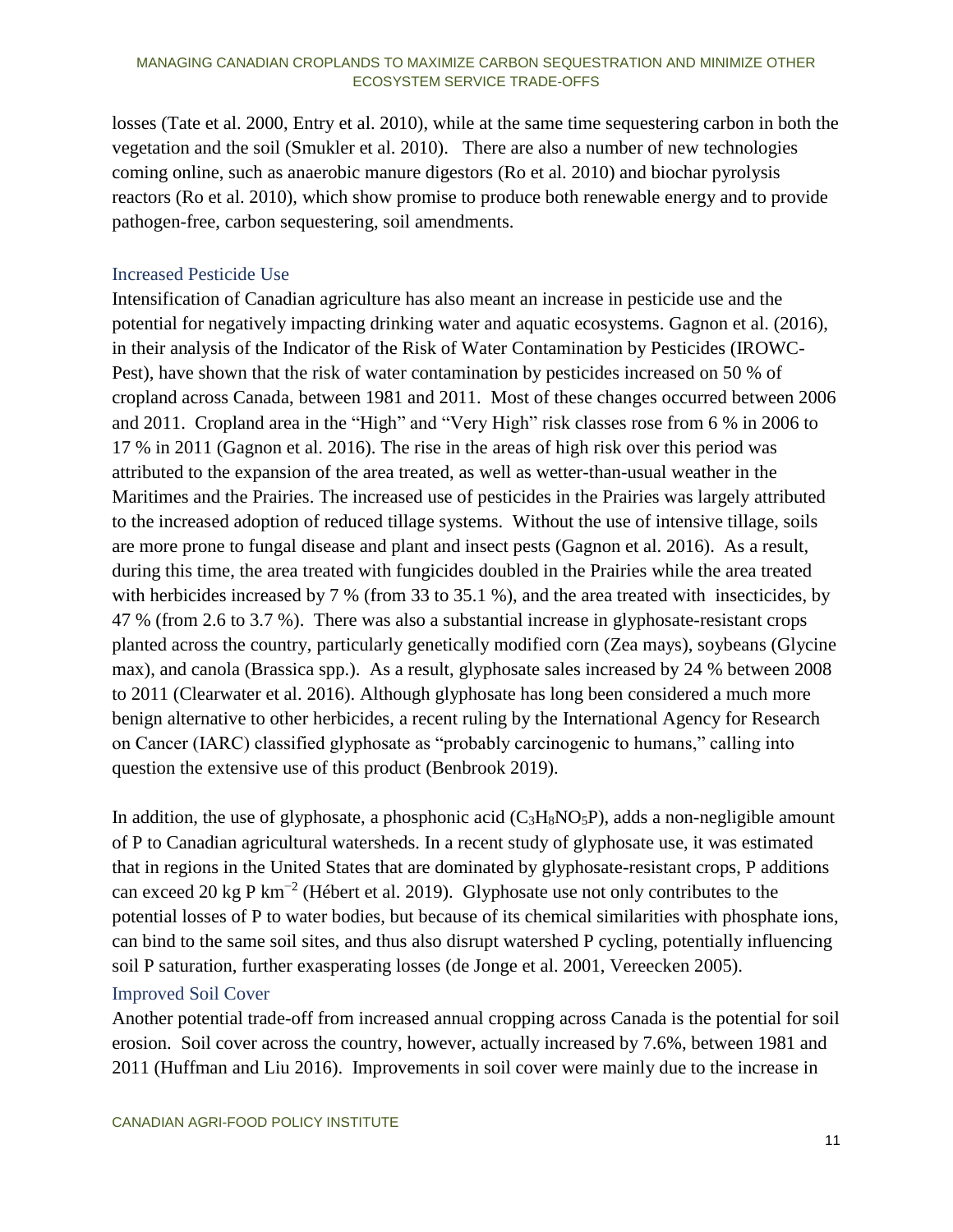conservation tillage and the reduction of summerfallow in the Prairie region. In some parts of the country, however, the number of soil- cover days dropped after 2006, as farmers produced fewer beef cattle and shifted their production of pasture and forage to annual crops (Huffman and Liu 2016). This pattern could be seen in areas such as the St. Lawrence Lowlands in Eastern Ontario and Western Quebec, as well as in parts of the Maritimes (Huffman and Liu 2016).

# Wildlife Habitat

The decline in pasture and forages also contributed to the reduction of habitat quality on Canadian croplands. Since 1986, when the indicator of Wildlife Habitat Capacity was first introduced, it has declined by 14 % (Javorek et al. 2016). The majority of this decline can be attributed to the conversion of natural or semi-natural habitat to cropland in the Mixedwood Plains region of Eastern Canada. Small patches of natural and semi-natural habitat within agricultural landscapes are important for close to 90 % of the 600 species of mammals, birds, reptiles, and amphibians that depend on agricultural land (Javorek et al. 2016). Most of the nation's cropland generally, has low capacity as wildlife habitat, but annual cropping, due to its frequent disturbance, is particularly poor. Between 1986 and 2011, the percentage of land under annual crops in Ontario increased from 59 % to 70 %, and in Quebec from 32 % to 53 %. Across the country, over this period, there was more than a fivefold increase in the total area of annual production of canola, potatoes, and soybeans (Javorek et al. 2016). Beneficial management of farm field edges has, however, been shown to improve both habitat quality and C sequestration, even for intensively-managed annual crops (Smukler et al. 2010, Thiel et al. 2015). In analysis done by Rallings et al. (2019), highlighting the potential trade-offs between annual cropland expansion, habitat connectivity, and C sequestration, demonstrated that farm edge hedgerows can provide multiple benefits, disproportionate to their area.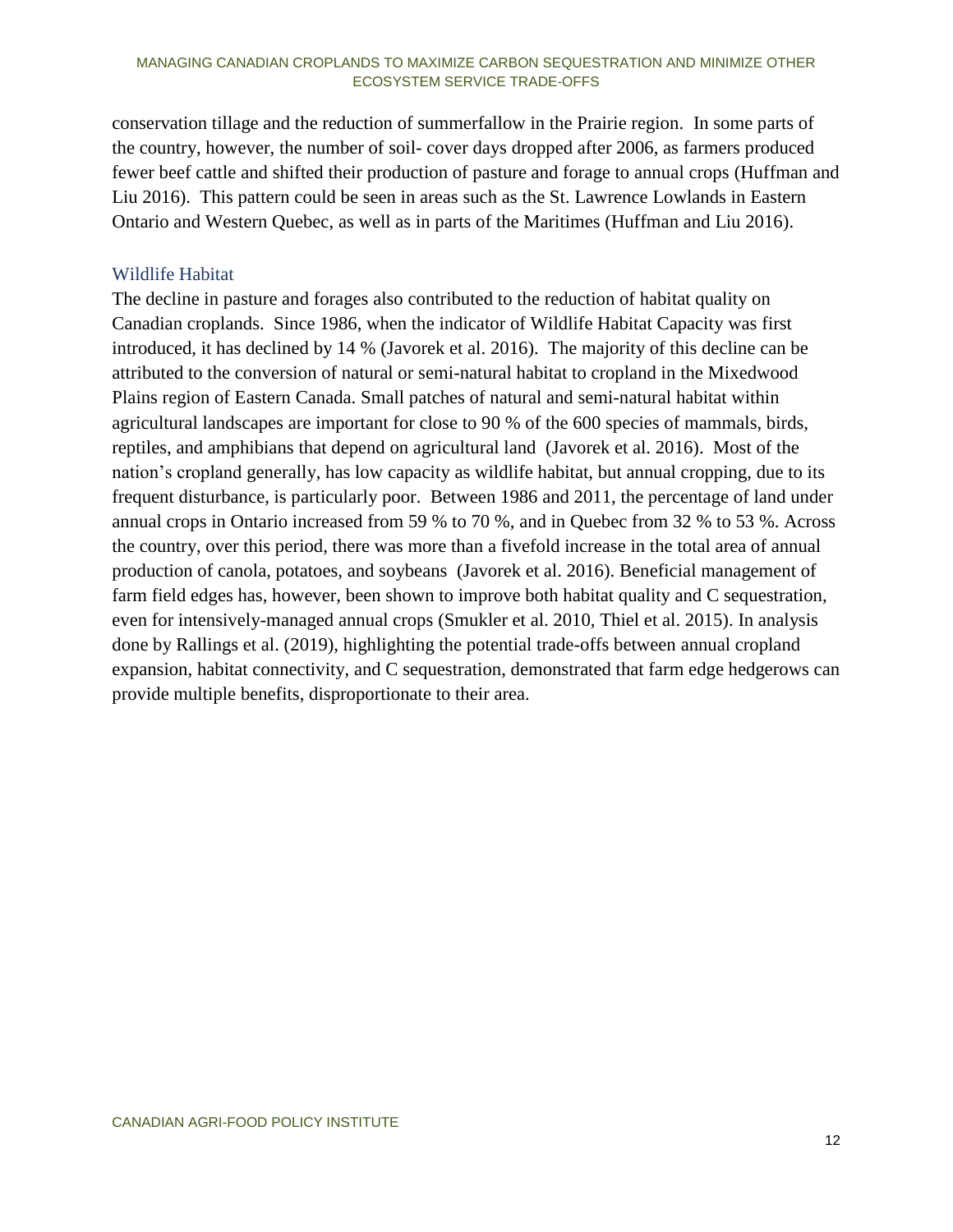## Trade-off analysis

Although SOC has increased steadily on average across Canada, it is clear from our national Agri-Environmental Indicators that there are clear trade-offs. When we account for the emissions associated with the increasing intensification of agricultural practices, the mitigation improvement of increased C sequestration in our soils is negated, and there is little net change in the impact on emissions. As a result, the agricultural sector continues to contribute 6 % of the nation's overall emissions. For agriculture to effectively serve as a sink for emissions, farmers must adopt additional practices that sequester C on their land, which may include soils and woody biomass, while at the same time reducing emissions, particularly from animal production, manure management, pesticide and



fertilizer use. Adopting BMPs can help address some of the other trade-offs that have been incurred with intensification. The trade-offs are highlighted in Cerkowniak D. et al. (2016), and show that between 1981 and 2011, indicators of pesticides, N, P, and coliforms have worsened by 19%, 34%, 42%, and 10% respectively. While indicators for wildlife habitat and soil cover did not decrease over this period, they remain fairly low. Clearly, there is room for improvement across these indicators and a need to adopt practices that address them all simultaneously.

# **Conclusions**

The "4 per mille" initiative has provided renewed impetus for the idea that agricultural soils can and should play an important role in the global effort to combat climate change. Although there are some who caution that placing too much weight on the mitigation potential of soil could take energy away from the real efforts that are needed to curb emissions (Schlesinger and Amundson 2019), there is consensus that this initiative can contribute substantively and could be important for improving soil health (Minasny et al. 2017, de Vries 2018). Canada, given its relatively large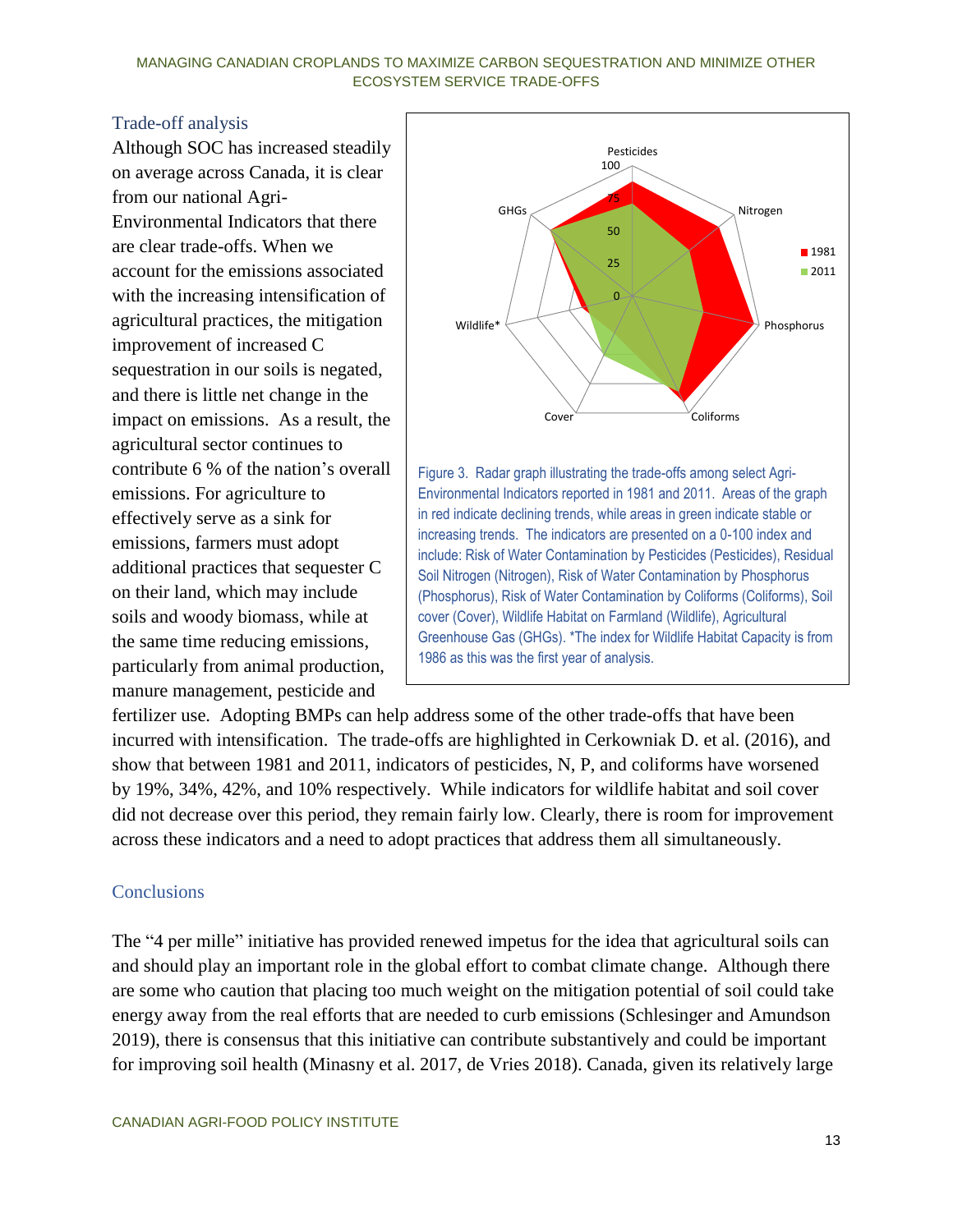area of cropland, seems well suited to provide major contributions to this effort. National inventories suggest, that although Canadian farmers have already sequestered a large quantity of C in cropland soils, they likely can continue to sequester at least an additional 17.8 Mt C year<sup>-1</sup> through 2030 (Fan et al. 2019). Focusing on developing strategies that will encourage those who farm the 6.2 Mha of moderately to severely degraded soils, mainly in Central and Atlantic Canada, are most likely to have the largest gains in terms of sequestering C, but also in improving soil health. However, for Canadian agriculture to really make contributions to climate change mitigation, we must also develop, promote and adopt practices that reduce the 60 Mt.  $CO<sub>2</sub>$  eq. of GHG emissions from livestock production and manure and fertilizer use, as well as the additional 19.4 Mt.  $CO<sub>2</sub>$  eq. of emissions from fossil fuel combustion and on-farm energy use associated with the sector. Finally, the practices that are deployed, must be ones that also reduce other environmental impacts. While we have developed BMPs that have clearly helped farmers increase C sequestration, it is time to develop practices that ensure multiple, simultaneous environmental benefits. Given the increasing economic challenges for Canadian farmers, it will be important that society help pay for the climate change mitigation and other ecosystem services that will come with their food.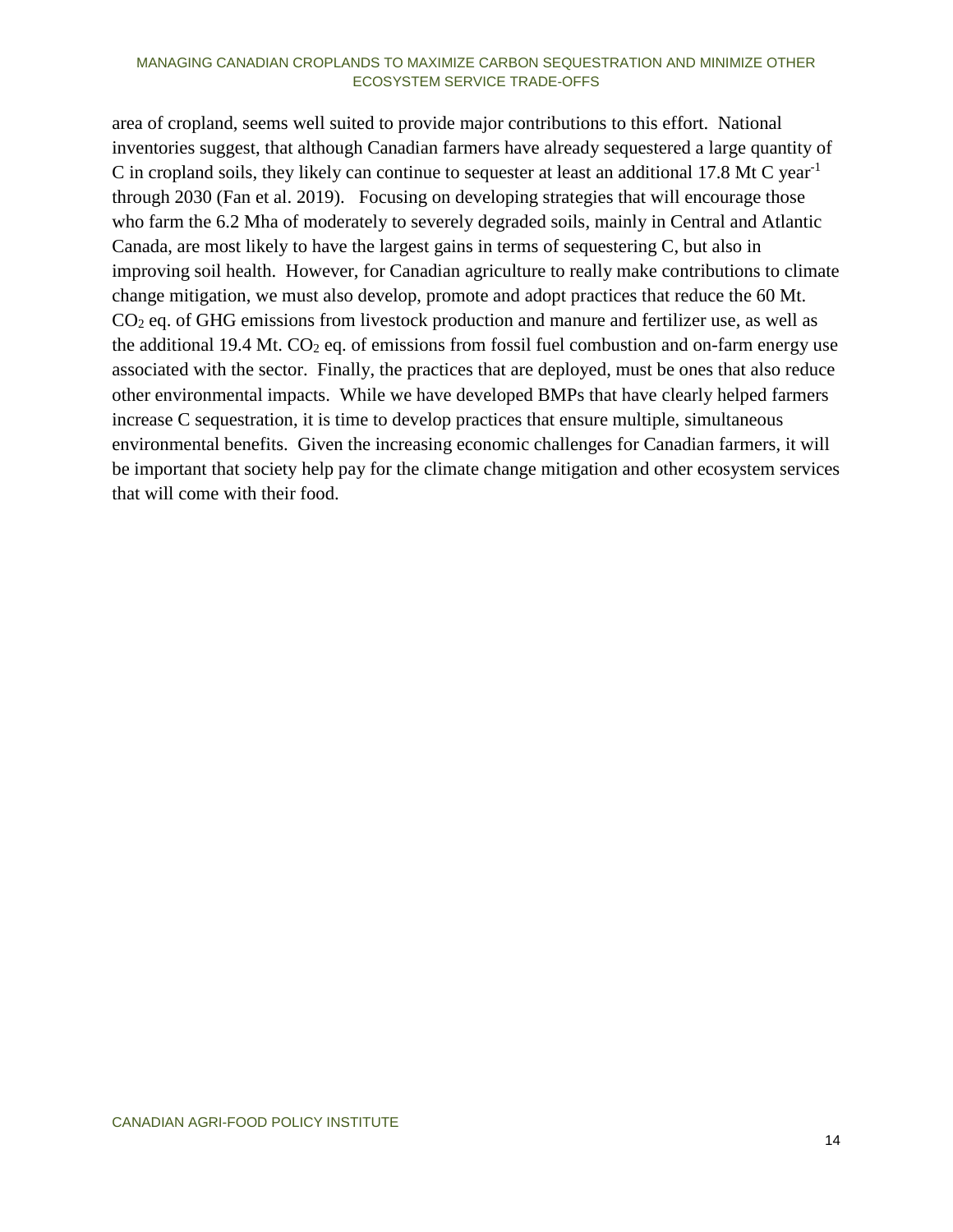# Bibliography

- Benbrook, C. M. 2019. How did the US EPA and IARC reach diametrically opposed conclusions on the genotoxicity of glyphosate-based herbicides? Environmental Sciences Europe 31:2.
- Bhandral, R., S. Bittman, G. Kowalenko, K. Buckley, M. H. Chantigny, D. E. Hunt, F. Bounaix, and a Friesen. 2005. Enhancing soil infiltration reduces gaseous emissions and improves N uptake from applied dairy slurry. Journal of environmental quality 38:1372–82.
- Bittman, S., D. E. Hunt, C. G. Kowalenko, M. Chantigny, K. Buckley, and F. Bounaix. 2011. Removing Solids Improves Response of Grass to Surface-Banded Dairy Manure Slurry: A Multiyear Study. Journal of Environmental Quality 40:393–401.
- Canadian Dairy Commission. 2012. 2012 Production. http://www.cdc-ccl.gc.ca/CDC/indexeng.php?id=3941.
- Cerkowniak, D., B. G. McConkey, W. N. Smith, and M. . Bentham. 2016. Soil Organic Matter. Pages 90–100 *in* R. L. Clearwater, T. Martin, and T. Hoppe, editors. Environmental Sustainability of Canadian Agriculture: Agri-Environmental Indicator Report Series – Report #4. Agriculture and Agri-Food Canada, Ottawa; ON.
- Clearwater, R. L., T. Martin, and T. Hoppe, editors. 2016. Environmental sustainability of Canadian agriculture: Agri-environmental indicator report series – Report #4. Agriculture and Agri-Food Canada, Ottawa, ON.
- Deng, L., G. Zhu, Z. Tang, and Z. Shangguan. 2016. Global patterns of the effects of land-use changes on soil carbon stocks. Global Ecology and Conservation 5:127–138.
- Drury, C. F., J. Yang, R. De Jong, T. Huffman, K. Reid, X. Yang, S. Bittman, and R. Desjardins. 2016. Residual Soil Nitrogen. Pages 114–120 *in* R. L. Clearwater, T. Martin, and T. Hoppe, editors. Environmental Sustainability of Canadian Agriculture: Agri-Environmental Indicator Report Series – Report #4. Agriculture and Agri-Food Canada, Ottawa, ON.
- Entry, J. A., R. K. Hubbard, J. E. Thies, and J. J. Fuhrmann. 2010. The Influence of Vegetation in Riparian Filterstrips on Coliform Bacteria: II. Survival in Soils. Journal of Environment Quality 29:1215.
- Environment Canada. 2017. National Inventory Report 1990–2016: Greenhouse Gas Sources and Sinks in Canada Annual. Page National inventory report 1990-2015. Gatineau QC K1A.
- Fan, J., B. G. McConkey, B. C. Liang, D. A. Angers, H. H. Janzen, R. Kröbel, D. D. Cerkowniak, and W. N. Smith. 2019. Increasing crop yields and root input make Canadian farmland a large carbon sink. Geoderma 336:49–58.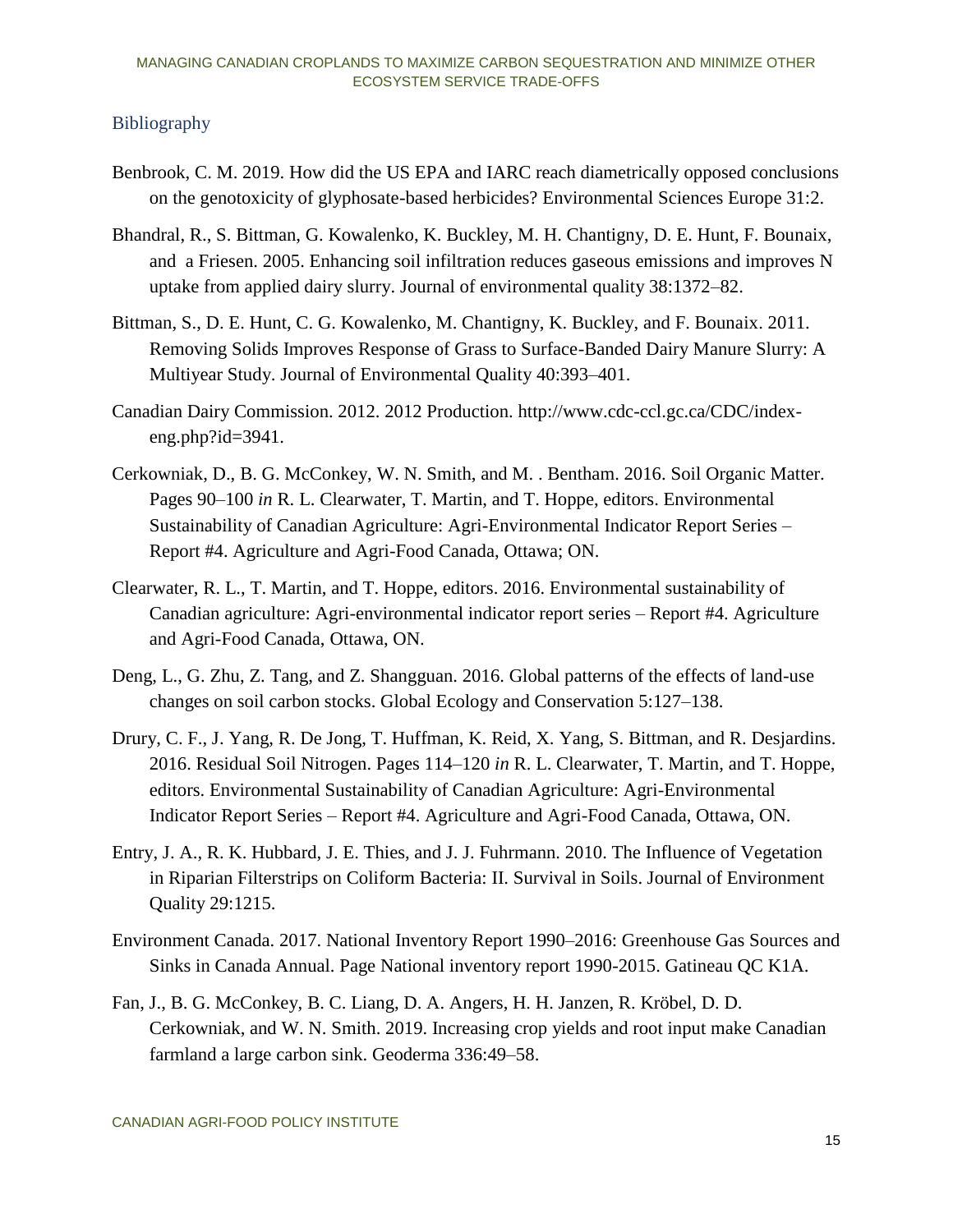- Frame, D. J., K. Frieler, N. Meinshausen, R. Knutti, M. Meinshausen, S. C. B. Raper, M. R. Allen, and W. Hare. 2009. Greenhouse-gas emission targets for limiting global warming to 2 °C. Nature 458:1158–1162.
- Gagnon, P., C. Sheedy, A. Farenhorst, A. J. Cessna, N. N., and D. A. R. McQueen. 2016. Pesticides. Pages 153–165 *in* R. L. Clearwater, T. Martin, and T. Hoppe, editors. Environmental Sustainability of Canadian Agriculture: Agri-Environmental Indicator Report Series – Report #4. Agriculture and Agri-Food Canada, Ottawa, ON.
- Gattinger, A., A. Muller, M. Haeni, C. Skinner, A. Fliessbach, N. Buchmann, P. Mader, M. Stolze, P. Smith, N. E.-H. Scialabba, and U. Niggli. 2012. Enhanced top soil carbon stocks under organic farming. Proceedings of the National Academy of Sciences.
- Guo, L., and R. Gifford. 2002. Soil carbon stocks and land use change: a meta analysis. Global Change Biology 8:345–360.
- Hébert, M. P., V. Fugère, and A. Gonzalez. 2019. The overlooked impact of rising glyphosate use on phosphorus loading in agricultural watersheds. Frontiers in Ecology and the Environment 17:48–56.
- Huffman, T., and J. Liu. 2016. Soil Cover. Pages 53–63 *in* R. L. Clearwater, T. Martin, and T. Hoppe, editors. Environmental Sustainability of Canadian Agriculture: Agri-Environmental Indicator Report Series – Report #4. Agriculture and Agri-Food Canada, Ottawa, ON.
- Huffman, T., J. Liu, M. McGovern, B. McConkey, and T. Martin. 2015. Carbon stock and change from woody biomass on Canada's cropland between 1990 and 2000. Agriculture, Ecosystems & Environment 205:102–111.
- IPCC. 2012. Climate Change 2007: The Physical Science Basis, Working Group 1 contribution to the IPCC Fourth Assessment Report – Errata.
- IPCC. 2018. Summary for Policymakers. In: Global Warming of 1.5°C. An IPCC Special Report on the impacts of global warming of 1.5°C above pre-industrial levels and related global greenhouse gas emission pathways, in the context of strengthening the global. Page (V. Masson-Delmotte, P. Zhai, H.-O. Pörtner, D. Roberts, J. Skea, P. R. Shukla, A. Pirani, W. Moufouma-Okia, C. Péan, R. Pidcock, S. Connors, J. B. R. Matthews, Y. Chen, X. Zhou, M. I. Gomis, E. Lonnoy, and and T. W. T. Maycock, M. Tignor, Eds.).
- Javorek, S. K., M. C. Grant, and S. Fillmore. 2016. Wildlife Habitat. Pages 64–73 *in* R. L. Clearwater, T. Martin, and T. Hoppe, editors. Environmental Sustainability of Canadian Agriculture: Agri-Environmental Indicator Report Series – Report #4. Agriculture and Agri-Food Canada, Ottawa, ON.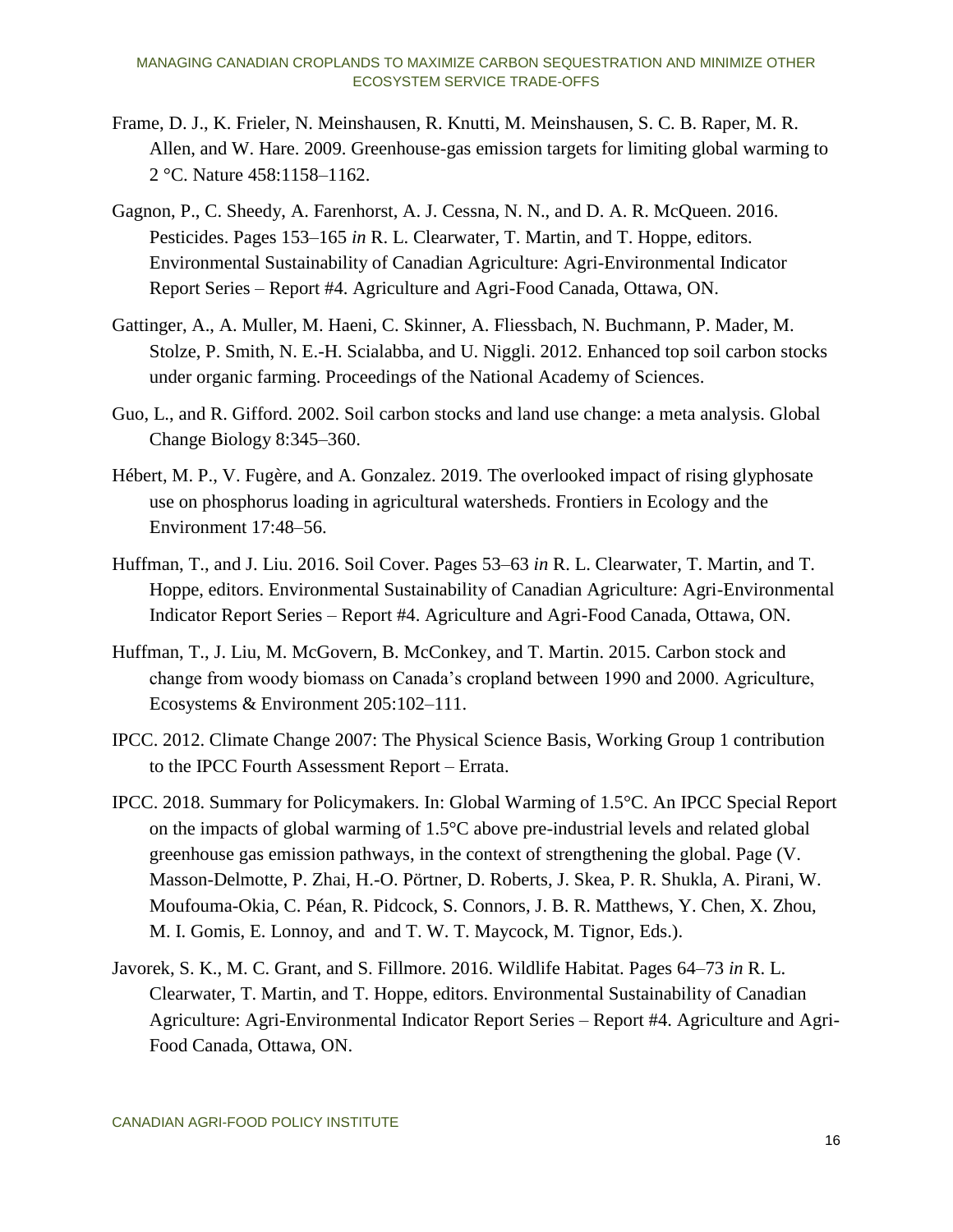- de Jonge, H., L. W. de Jonge, O. H. Jacobsen, T. Yamaguchi, and P. Moldrup. 2001. Glyphosate sorption in soils of different pH and phosphorus content. Soil Science 166.
- Kell, D. B. 2012. Large-scale sequestration of atmospheric carbon via plant roots in natural and agricultural ecosystems: why and how. Philosophical Transactions of the Royal Society B: Biological Sciences 367:1589–1597.
- Leifeld, J., D. A. Angers, C. Chenu, J. Fuhrer, T. Kätterer, and D. S. Powlson. 2013. Organic farming gives no climate change benefit through soil carbon sequestration. Proceedings of the National Academy of Sciences of the United States of America 110:E984.
- Lynch, J. P., and T. Wojciechowski. 2015. Opportunities and challenges in the subsoil: pathways to deeper rooted crops. Journal of Experimental Botany 66:2199–2210.
- Malhi, S. S., and R. Lemke. 2007. Tillage, crop residue and N fertilizer effects on crop yield, nutrient uptake, soil quality and nitrous oxide gas emissions in a second 4-yr rotation cycle. Soil and Tillage Research 96:269–283.
- Minasny, B., B. P. Malone, A. B. McBratney, D. A. Angers, D. Arrouays, A. Chambers, V. Chaplot, Z. S. Chen, K. Cheng, B. S. Das, D. J. Field, A. Gimona, C. B. Hedley, S. Y. Hong, B. Mandal, B. P. Marchant, M. Martin, B. G. McConkey, V. L. Mulder, S. O'Rourke, A. C. Richer-de-Forges, I. Odeh, J. Padarian, K. Paustian, G. Pan, L. Poggio, I. Savin, V. Stolbovoy, U. Stockmann, Y. Sulaeman, C. C. Tsui, T. G. Vågen, B. van Wesemael, and L. Winowiecki. 2017. Soil carbon 4 per mille.
- Neufeld, K. R., S. J. Grayston, S. Bittman, M. Krzic, D. E. Hunt, and S. M. Smukler. 2017. Long-term alternative dairy manure management approaches enhance microbial biomass and activity in perennial forage grass. Biology and Fertility of Soils:1–14.
- Paustian, K., J. Lehmann, S. Ogle, D. Reay, G. P. Robertson, and P. Smith. 2016. Climate-smart soils. Nature 532.
- Post, W. M., W. R. Emanuel, P. J. Zinke, and A. G. Stangenberger. 1982. Soil carbon pools and world life zones. Nature 298:156–159.
- Rallings, A. M., S. M. Smukler, S. E. Gergel, and K. Mullinix. 2019. Towards multifunctional land use in an agricultural landscape: A trade-off and synergy analysis in the Lower Fraser Valley, Canada. Landscape and Urban Planning 184:88–100.
- Reid, D. K., T. Jamieson, E. van Bochove, G. Thériaul, J.-T. Denault, F. Dechmi, A. N. Rousseau, S. E. Allaire, W. Western, T. Rounce, D. Bogdan, and J. Churchill. 2016a. Coliform. Page *in* R. L. Clearwater, T. Martin, and T. Hoppe, editors. Environmental Sustainability of Canadian Agriculture: Agri-Environmental Indicator Report Series –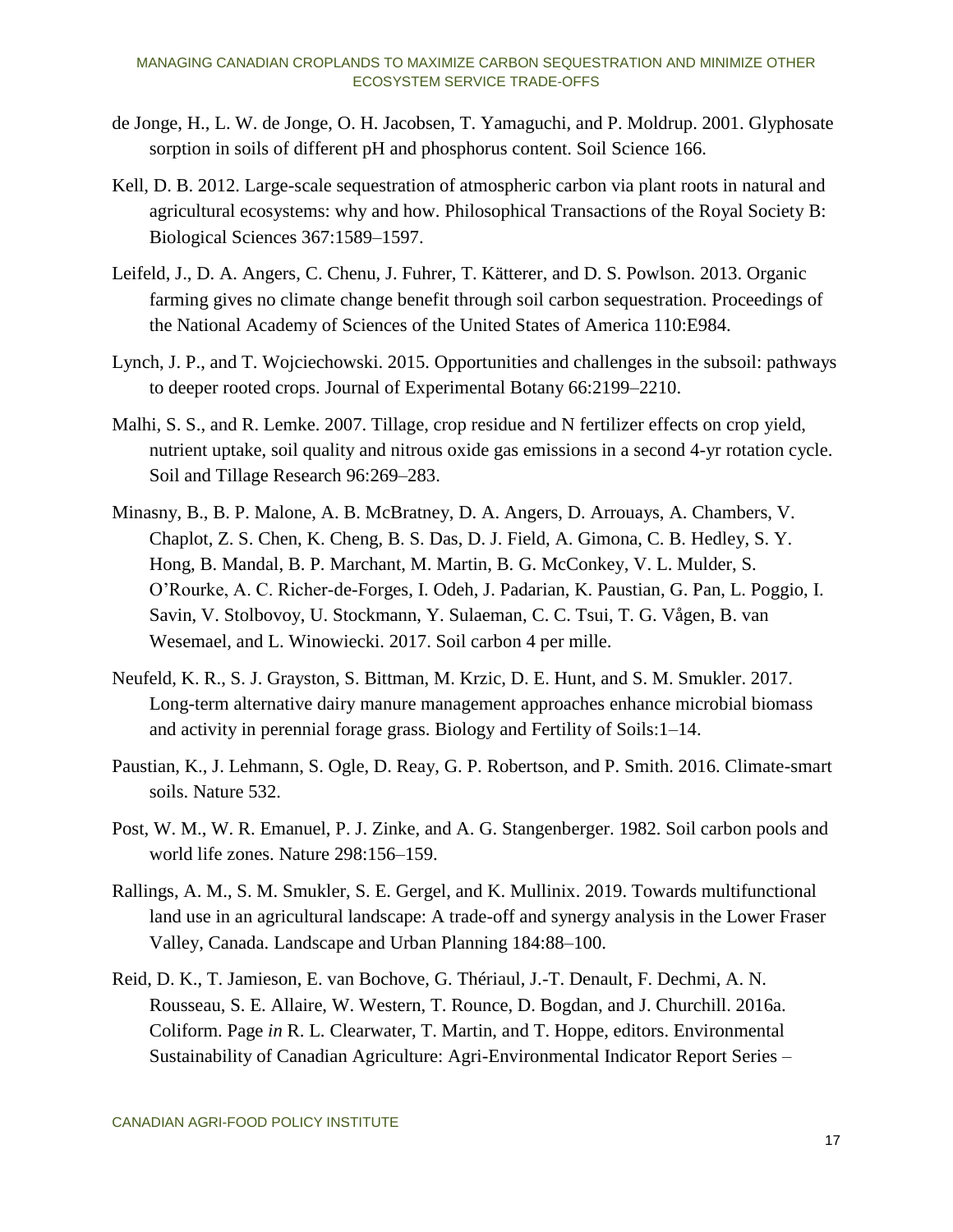Report #4. Ottawa, ON.

- Reid, D. K., W. Western, T. Rounce, D. Bogdan, J. Churchill, E. van Bochove, G. Thériault, and J.-T. Denault. 2016b. Phosphorus. Pages 131–142 *in* R. L. Clearwater, T. Martin, and T. Hoppe, editors. Environmental Sustainability of Canadian Agriculture: Agri-Environmental Indicator Report Series – Report #4. Agriculture and Agri-Food Canada, Ottawa, ON.
- Ro, K. S., K. B. Cantrell, and P. G. Hunt. 2010. High-Temperature Pyrolysis of Blended Animal Manures for Producing Renewable Energy and Value-Added Biochar. Industrial & Engineering Chemistry Research 49:10125–10131.
- Rochette, P., D. Worth, and R. Lemke. 2008. Estimation of N2O emissions from agricultural soils in Canada. I. Development of a country-specific methodology. Canadian Journal of Soil Science 88:641–654.
- Schlesinger, W. H., and R. Amundson. 2019. Managing for soil carbon sequestration: Let's get realistic. Global Change Biology 25:386–389.
- Smith, P., M. Bustamante, H. Ahammad, H. Clark, H. Dong, E. a. Elsiddig, H. Haberl, R. Harper, J. House, M. Jafari, O. Masera, and and F. T. C. Mbow, N. H. Ravindranath, C. W. Rice, C. Robledo Abad, A. Romanovskaya, F. Sperling. 2014. Agriculture, Forestry and Other Land Use (AFOLU). Page Climate Change 2014: Mitigation of Climate Change. Contribution of Working Group III to the Fifth Assessment Report of the Intergovernmental Panel on Climate Change [Edenhofer, O., R. Pichs-Madruga, Y. Sokona, E. Farahani, S. Kadner, K. Seyboth, A. Adler,. Cambridge, United Kingdom and New York, NY, USA.
- Smukler, S. M., L. E. Jackson, S. Sánchez Moreno, S. J. Fonte, H. Ferris, K. Klonsky, A. T. O'Geen, K. M. Scow, and K. L. Steenwerth. 2010. Biodiversity and multiple ecosystem functions in an organic farmscape. Agriculture Ecosystems and Environment 139:80–97.
- Statistics Canada. 2013. Snapshot of Canadian Agriculture in: 2011 Farm and Farm Operator Data.
- Tate, K., G. Nader, D. Lewis, E. Atwill, and J. Connor. 2000. Evaluation of buffers to improve the quality of runoff from irrigated pastures. Journal of Soil and Water Conservation 55:473–478.
- Thiagarajan, A., J. Fan, B. G. McConkey, H. H. Janzen, and C. A. Campbell. 2018. Dry matter partitioning and residue N content for 11 major field crops in Canada adjusted for rooting depth and yield. Canadian Journal of Soil Science 98:574–579.
- Thiel, B., S. M. Smukler, M. Krzic, S. Gergel, and C. Terpsma. 2015. Using hedgerow biodiversity to enhance the carbon storage of farmland in the Fraser River delta of British